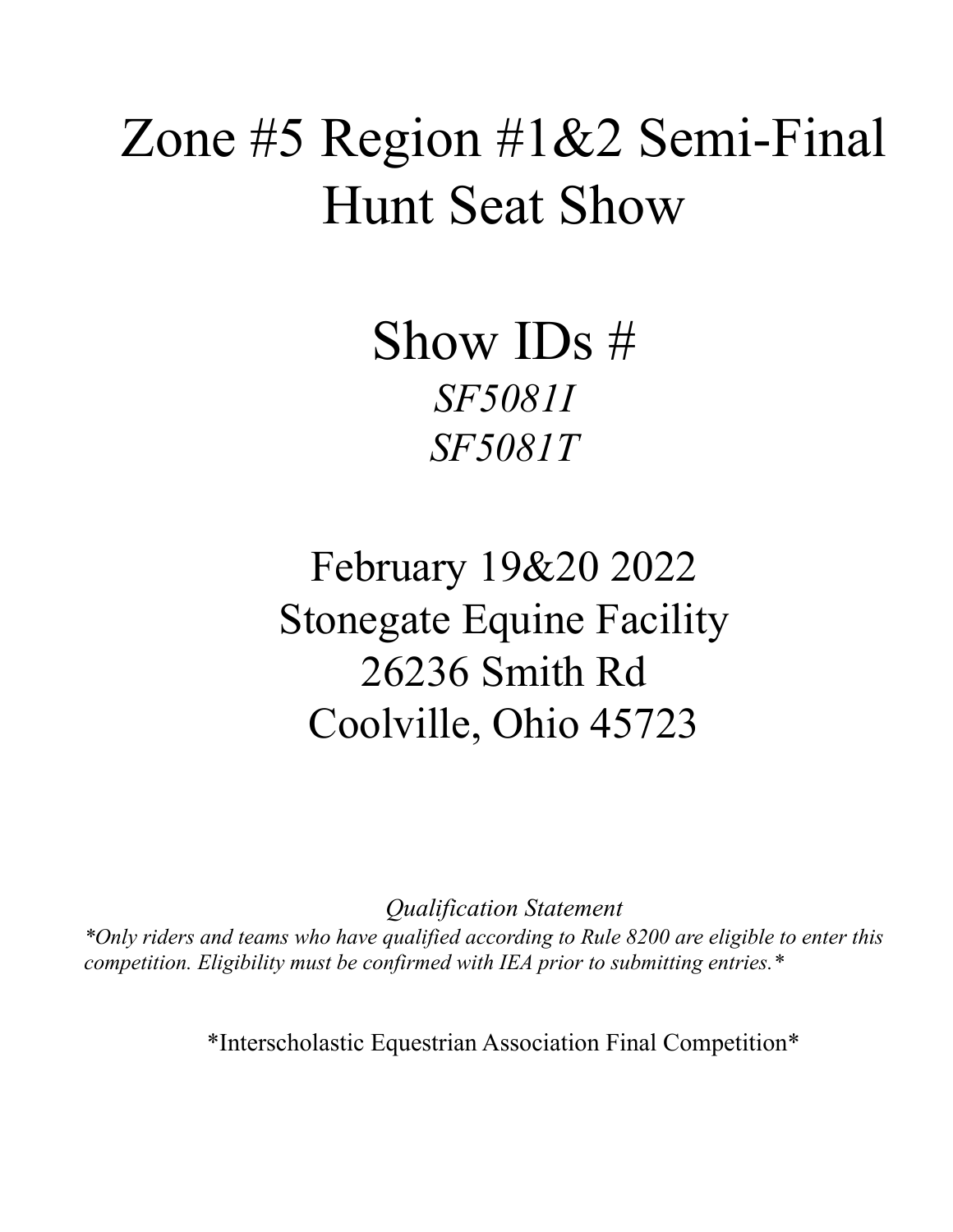# The following have been invited to officiate:

# **Judge**

Missy Roades, R Charleston, South Carolina

# **Manager**

Jamie Mills Johnstown, Ohio

# **Course Designer**

Kate Lawrence Athens, Ohio

# **Steward**

Kari Beers, IEA-Approved Pataskala, Ohio

# **Medical Personnel**

Kelly Maxson, EMT Bashan, Ohio

# **In Gate**

TBD

# **Secretary**

Abby Elliott Johnstown, Ohio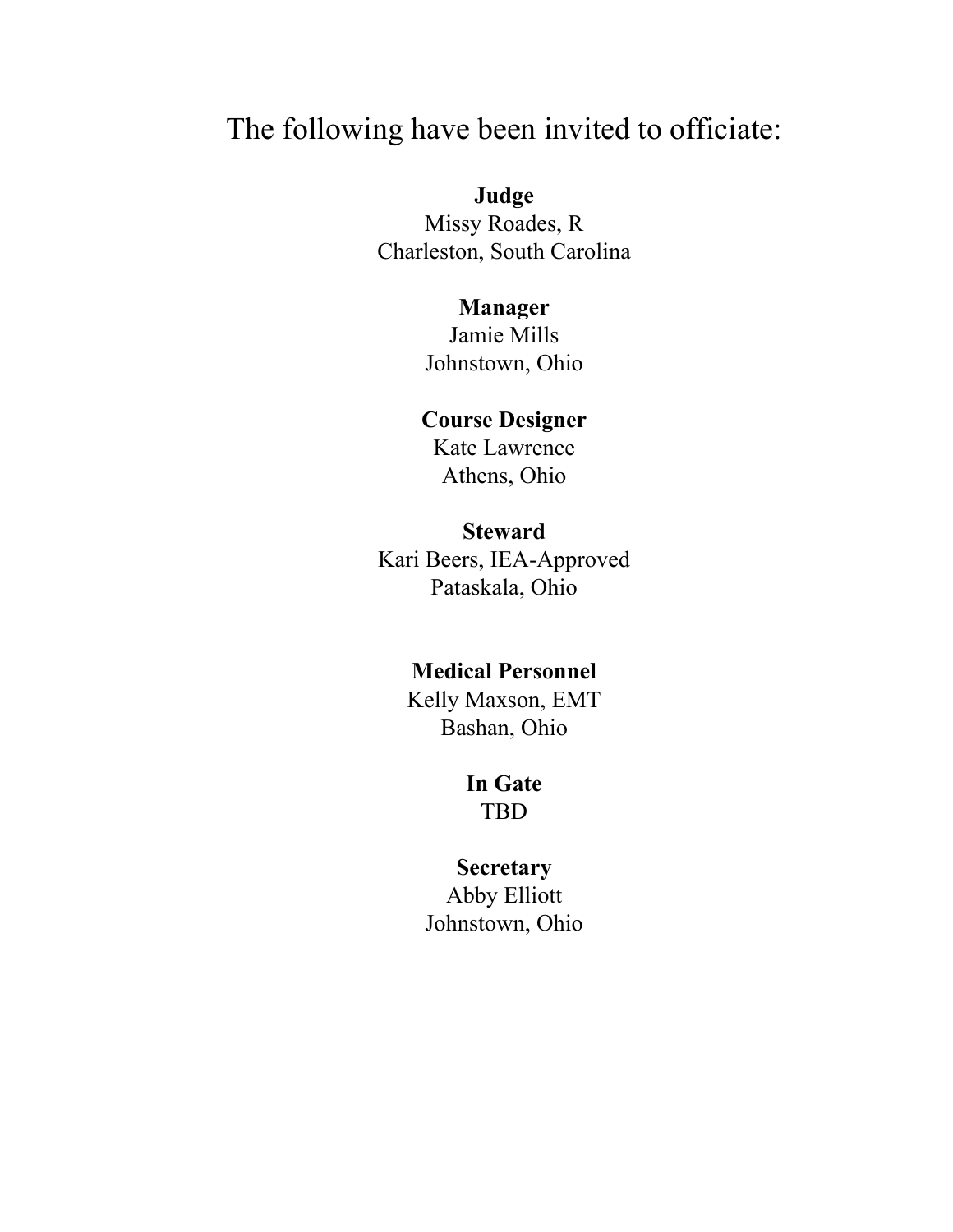# **Sportsmanship Statements**

(Statement and Oath to be printed in the prize list and program.) Rule 1500: The IEA was established to provide competitive and educational opportunities through equestrian athletics. Good horsemanship and honorable participation are priorities at every event. It is the responsibility of all attendees to foster a spirit of belongingness, an atmosphere of community enjoyment, and a mutual respect for all participants and their equine partners. All attendees must commit to the following oath:

Oath: (To be publicly stated at the start of all IEA events)

In representation of the participants at this event, I promise to respect and abide by the governing rules of the Interscholastic Equestrian Association and to represent myself, my team, and this association in the spirit of good horsemanship and honorable competition.

# **Directions to Show**

Make sure you put in the zip code into your GPS. 26236 Smith RD Coolville, Ohio 45723

# **Food Concessions**

Concessions provided by Giovanis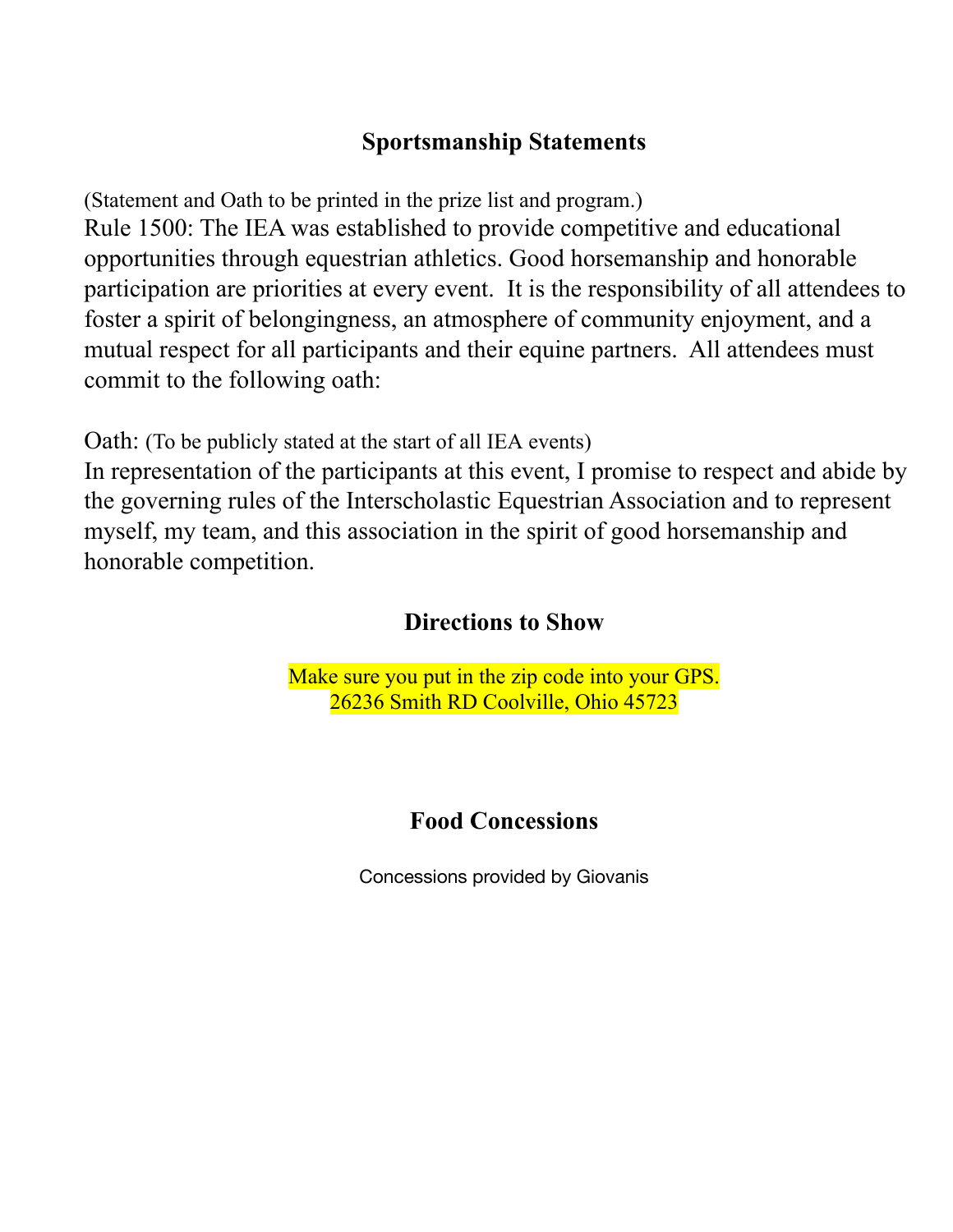# **Hunt Seat Individual Class Descriptions i=individual T=team**

## **Jumping Class**

**H1i. Varsity Open Equitation o/f 2'6":** Open to riders in grades 9-12. Riders should be capable of jumping 3'-3'6" on their usual mounts at home. Coaches should be confident these riders could safely perform over a 2'6" equitation course on an unfamiliar horse. Riders participating in Open Over Fences are expected to compete throughout the season in Open Flat. To be eligible for post season competitions in individual classes riders must have accumulated the required points and participated in a minimum of two (2) Open Flat classes. To be eligible for post-season competition in team classes riders must have participated in minimum of two (2) Open Over Fences and two (2) Open Flat Classes during the regular season.

**H3i. Varsity Intermediate Equitation o/f 2':** Open to riders in grades 9-12. Riders should be capable of jumping 2'6"-3' on their usual mounts at home. Intermediate riders are not allowed to have shown over fences higher than 3' (0.90 meters) in any Section 1 or Section 2 competition (Rule 3101) in any discipline. Riders who have won 10 or more blue ribbons at 3' (0.90 meters) at any Section 1 or Section 2 competition (Rule 3101) are not eligible for Intermediate classes. Coaches should be confident these riders would be able to safely perform over 2' equitation course on an unfamiliar horse. Riders participating in Intermediate Over Fences are expected to compete throughout the season in Intermediate or Open Flat. To be eligible for post-season competitions in Individual classes riders must have accumulated the required points and participated in a minimum of two (2) Intermediate or Open Flat classes. To be eligible for post season competition in Team classes, riders must have participated in a minimum of to (2) Intermediate Over Fences and two (2) Intermediate or Open Flat classes during the regular season.

**H5i. Junior Varsity Novice Equitation o/f x-rails:** Open to riders in grades 9-12. Riders should be capable of jumping 2'-2'6" on their usual mounts at home. Novice riders are not allowed to have shown over fences higher than 2'6" (0.75 meters) in any Section 1 or Section 2 competition (Rule 3101) in any discipline. Riders who have won 10 or more blue ribbons at 2'6" (0.75 meters) are not eligible for Novice classes. Riders should have a minimum of one-year of professional instruction over fences. Coaches should be confident these riders would be able to safely perform over a x-rails equitation course on an unfamiliar horse. Riders participating in Novice Over Fences are expected to compete throughout the season in Novice Flat or Intermediate Flat. To be eligible for post season competition in Individual classes, riders must have accumulated the required points and participated in a minimum of two (2) Novice or Intermediate Flat classes. To be eligible for post season competitions in Team classes, riders must have participated in a minimum of two (2) Novice Over Fences and two (2) Novice or Intermediate Flat classes during the regular season.

**H9i. Future Intermediate Equitation o/f 2':** Open to riders in grades 4-8 who meet the criteria for Hunt Seat Class 1 or 3. Riders participating in Future Intermediate Over Fences are expected to compete throughout the season in Future Intermediate Flat. To be eligible for post season competition in Individual classes, riders must have accumulated the required points and participated in a minimum of two (2) Intermediate Flat classes. To be eligible for post season competition in Team classes, riders must have participated in a minimum of two (2) Intermediate Over Fences and two (2) Intermediate Flat classes during the regular season.

**H11i. Future Novice o/f x-rails:** Open to riders in grades 4-8 who meet the criteria for Hunt Seat Class 5. Riders participating in Future Novice Over Fences are expected to compete throughout the season in Future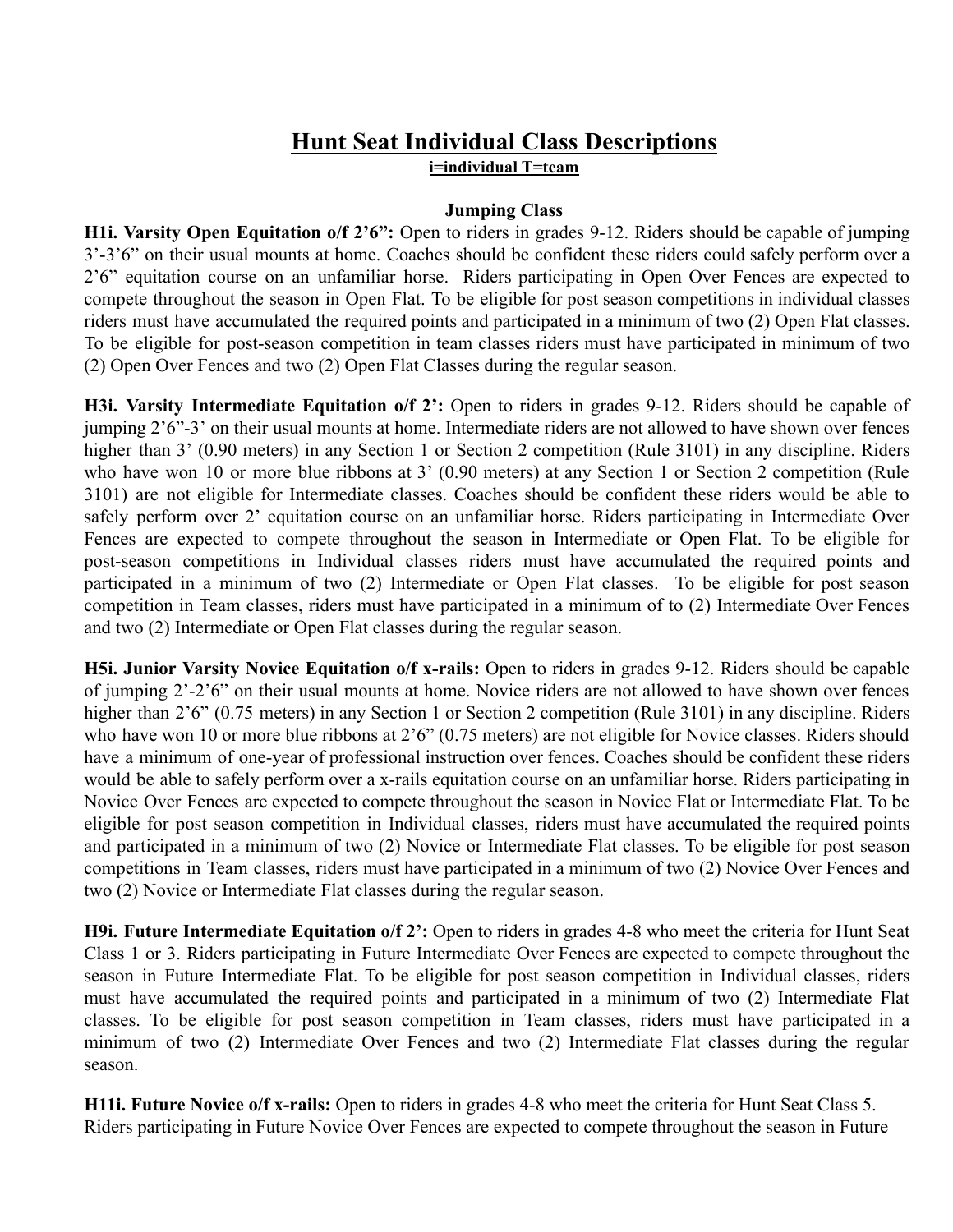Novice or Future Intermediate Flat. To be eligible for post season competition in Individual classes riders must have accumulated the required points and participated in a minimum of two (2) Novice or Intermediate Flat classes. To be eligible for post season competition in Team classes riders must have participated in a minimum of two (2) Novice Over Fences and two (2) Novice or Intermediate Flat classes during the regular season.

# **Flat Classes**

**H2i. Varsity Open Equitation on the flat:** Open to riders in grades 9-12. These riders should be capable of performing Hunt Seat Tests 1 – 16. To be eligible for post season competition in Individual classes riders must have accumulated the required points. To be eligible for post season competition in Team classes riders must have participated in a minimum of two (2) Open Flat classes during the regular season.

**H4i. Varsity Intermediate Equitation on the flat:** Open to riders in grades 9-12. These riders should be capable of performing Hunt Seat Tests 1 - 13. To be eligible for post season competition in Individual classes riders must have accumulated the required points. To be eligible for post season competition in Team classes riders must have participated in a minimum of two (2) Intermediate Flat classes during the regular season.

**H6i. Junior Varsity Novice Equitation on the flat:** Open to riders in grades 9-12. These riders should be capable of performing Hunt Seat Tests 1 - 10. To be eligible for post season competition in Individual classes riders must have accumulated the required points. To be eligible for post season competition in Team classes riders must have participated in a minimum of two (2) Novice Flat classes during the regular season

**H7i. Junior Varsity Beginner Equitation on the flat Walk/Trot/Canter:** Open to riders in grades 9-12 who are not eligible for Novice level jumping classes, but must be experienced enough to canter on an unfamiliar animal in a group. These riders should be capable of performing Hunt Seat Tests 1 through 7. Beginner riders are not allowed to have show over fences higher than 2' (0.60 meters) in any Section 1 or Section 2 competition (Rule 3101) in any discipline. To be eligible for Class 7, a rider must have had at least one year continuous professional instruction, must demonstrate proficiency at the trot and canter, and be capable of competing on a variety of unfamiliar horses. **Riders may not cross-enter into class Class 8 Walk/Trot.** To be eligible for post season competition in Individual classes riders must have accumulated the required points. To be eligible for post season competition in Team classes riders must have participated in a minimum of two (2) Beginner Walk/Trot/Canter Flat classes during the regular season.

**H8i. Junior Varsity Beginner Equitation on the flat Walk/Trot:** Open to riders in grades 9-12 who meet criteria for class 7 but are not yet ready to compete on an unfamiliar horse at a canter. To be eligible for Class 8, riders must have at least six months continuous professional instruction, must demonstrate proficiency at a trot, and must be capable of competing on a variety of unfamiliar horses. These riders should be capable of performing Hunt Seat Tests 1 - 5. Individual points will be tracked in Class 8 Walk/Trot for post season qualification. No team points will be awarded in Class 8 Walk/Trot during regular or post season shows. Reference Rule 3205.2 for advancement criteria. Riders may not cross-enter Class 7 Walk/Trot/Canter. To be eligible for post season competition in Individual classes riders must have accumulated the required points.

**H10i. Future Intermediate Equitation on the flat:** Open to riders in grades 4-8 who are capable of performing Hunt Seat Tests 1 - 13. To be eligible for post se accumulated the required points. To be eligible for post season competition in Individual classes riders must have accumulated the required points. To be eligible for post season competition in Team classes riders must have participated in a minimum of two (2) Intermediate Flat classes during the regular season.

**H12i. Future Novice Equitation on the flat:** Open to riders in grades 4-8 who are capable of performing Hunt Seat Tests 1 - 10. To be eligible for post season competition in Individual classes riders must have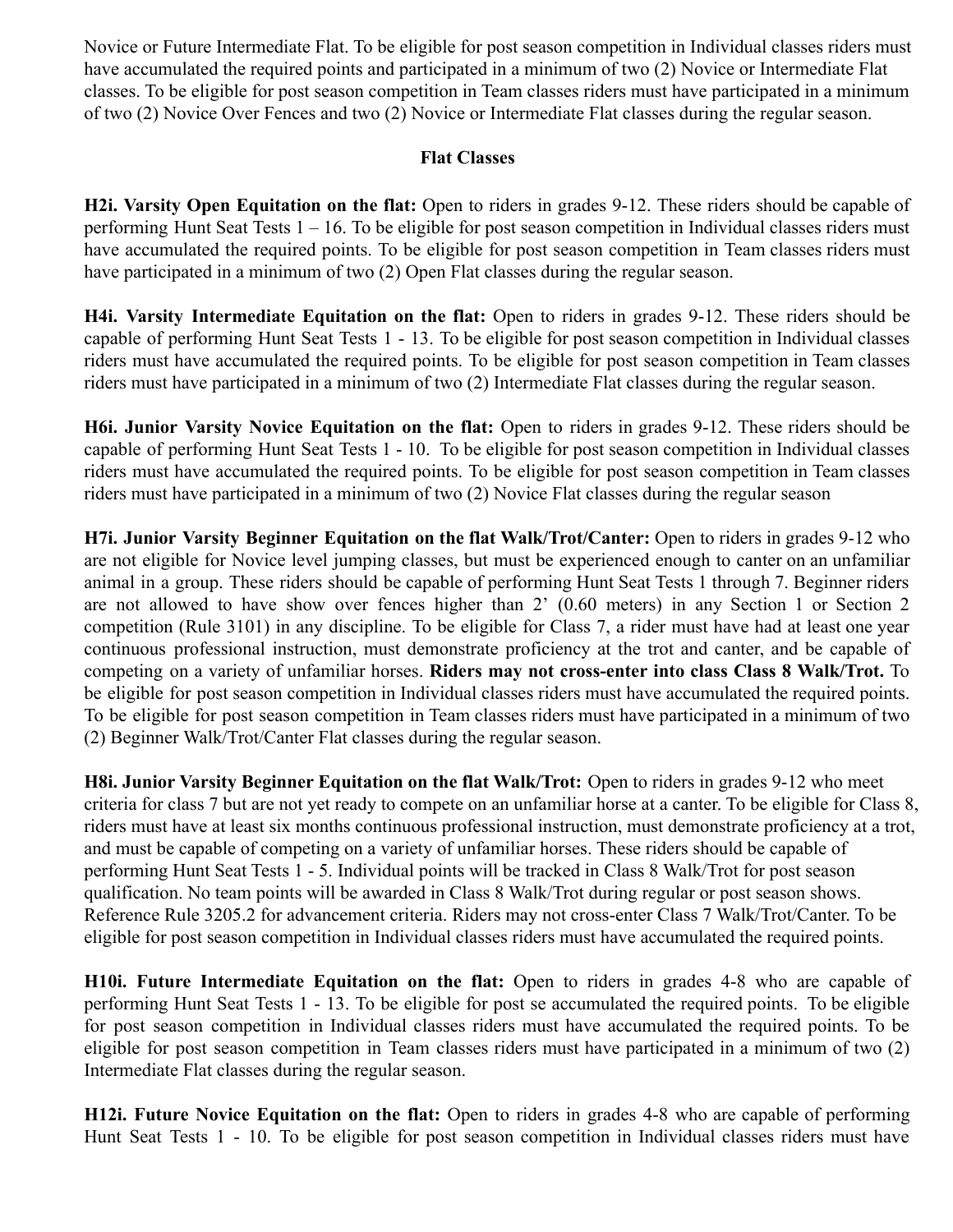accumulated the required points. To be eligible for post season competition in Team classes riders must have participated in a minimum of two (2) Novice Flat classes during the regular season.

**H13i. Future Beginner Equitation on the flat Walk/Trot/Canter:** Open to riders in grades 4-8 who meet the eligibility requirements of Hunt Seat Class 7. These riders should be capable of performing Hunt Seat Tests 1 - 7. **Riders may not cross-enter Class 14 Walk/Trot**. To be eligible for post season competition in Individual classes riders must have accumulated the required points. To be eligible for post season competition in Team classes riders must have participated in a minimum of two (2) Beginner Walk/Trot/Canter Flat classes during the regular season.

**H14i**. **Future Beginner Equitation on the flat Walk/Trot:** Open to riders in grades 4-8 who meet the criteria for Hunt Seat Beginner Class 8. To be eligible for Class 14, riders must have at least six months continuous professional instruction,14xx must demonstrate proficiency at a trot, and must be capable of competing on a variety of unfamiliar horses. Individual points will be tracked in Class 14 Walk/Trot for post season qualification. No team points will be awarded in Class 14 Walk/Trot during regular or post season shows. These riders should be capable of performing Hunt Seat Tests 1 - 5. **Riders may not cross-enter Class 13 Walk/Trot/Canter.** To be eligible for post season competition in Individual classes riders must have accumulated the required points.

#### **Championship Class**

*(Optional of ering and does not count for points)*

Varsity Open Championship Class – The top Varsity Open riders as determined by points and places within the show are eligible for this class. The class requires a minimum of six (6) riders, and should be limited to the top ten (10). Riders must be eligible to compete in Varsity Open Over Fences (2'6") to be eligible for this championship class. The class may be run using the same mount for both phases of the competition, or a separate draw may be done for each phase. The judge may choose to implement any additional testing after the completion of the two mandatory phases. Phase  $1 -$  Riders will be judged over an advanced equitation course with jumps from 2'6" to 3'. Hunt Seat tests 1-16 may be asked. Phase 2 – Riders will also compete on the Flat and may be asked to perform any of tests 1-16.

#### **Hunt Seat Tests Rule 3304**

A rider must be prepared to perform the test appropriate for the class in which the rider is participating. Riders may be requested to perform the following tests collectively or individually during a show or competition. A Hunt Seat judge may choose from the following tests using tests 1-5 for Beginner walk/trot riders, tests 1-7 for Beginner W/T/C riders, tests 1-10 for Novice riders, tests 1-13 for Intermediate riders, and tests 1-16 for Open riders. Instructions for performance of the test must be publicly announced. Any one or combination of appropriate or equivalent tests may be used.

- 1. Asked an appropriate horsemanship question that is tailored to the rider's ability level
- 2. Halt
- 3. Sitting trot
- 4. Two point position at the walk and/or trot
- 5. Figure eight at trot, demonstrating change of diagonals
- 6. Figure eight at canter on correct lead, demonstrating simple change of lead
- 7. Change Horses
- 8. Ride without stirrups at the trot
- 9. Jump a shortened course
- 10. Trot a jump
- 11. Ride without stirrups at the canter
- 12. Change leads down center of ring, demonstrating simple change of lead
- 13. Half-turn on forehand and/or half-turn on haunches
- 14. Canter on the counter lead
- 15. Hand gallop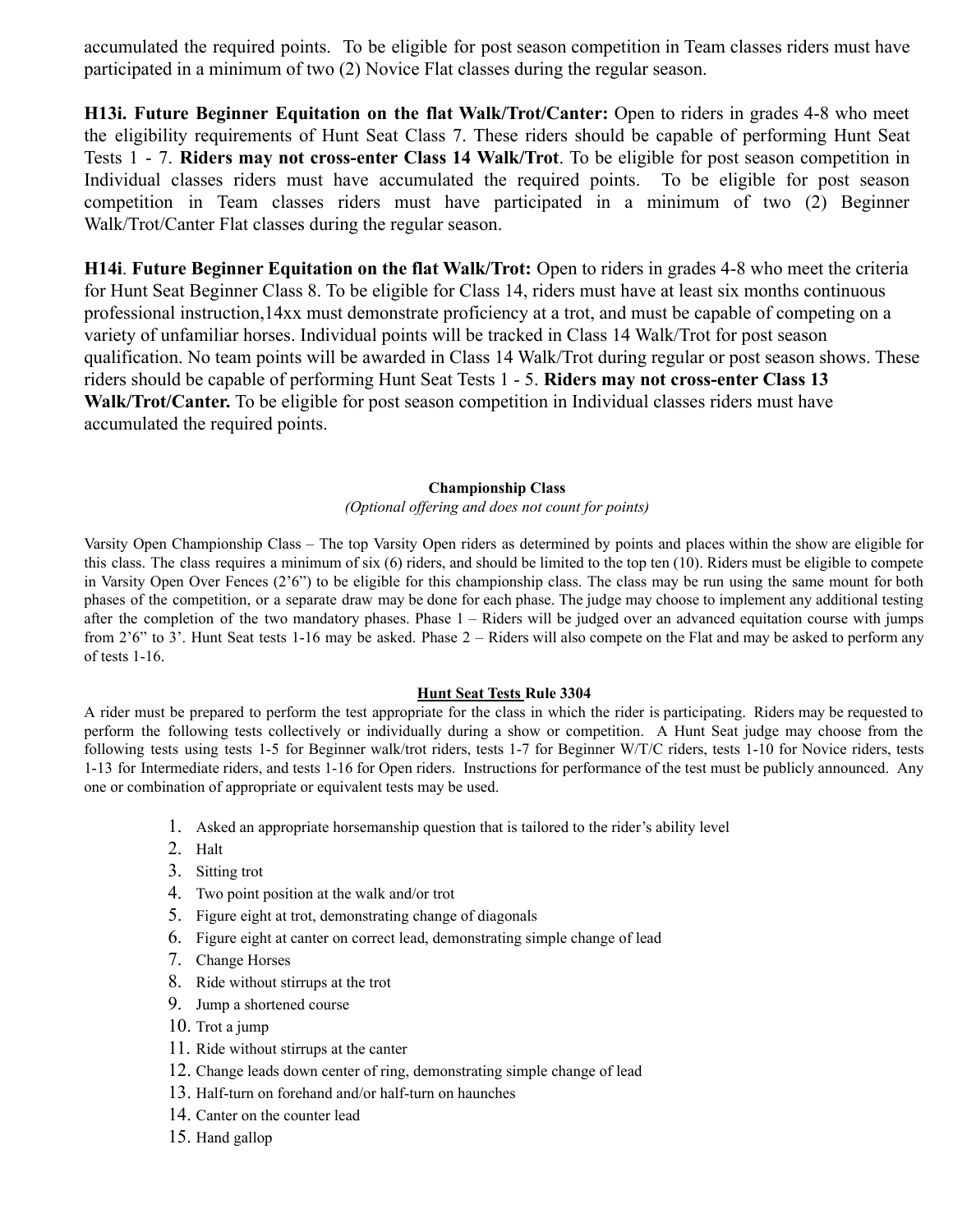16. Jump without stirrups

(Jumping tests should only be used in over fences classes.

# **Hunt Seat Team Class Descriptions i=individual T=team**

# **Jumping Classes**

**H1T. Varsity Open Equitation o/f 2'6":** Open to riders in grades 9-12. Riders should be capable of jumping 3'-3'6" on their usual mounts at home. Coaches should be confident these riders could safely perform over a 2'6" equitation course on an unfamiliar horse. Riders participating in Open Over Fences are expected to compete throughout the season in Open Flat. To be eligible for post season competitions in individual classes riders must have accumulated the required points and participated in a minimum of two (2) Open Flat classes. To be eligible for post-season competition in team classes riders must have participated in minimum of two (2) Open Over Fences and two (2) Open Flat Classes during the regular season.

**H3T. Varsity Intermediate Equitation o/f 2':** Open to riders in grades 9-12. Riders should be capable of jumping 2'6"-3' on their usual mounts at home. Intermediate riders are not allowed to have shown over fences higher than 3' (0.90 meters) in any Section 1 or Section 2 competition (Rule 3101) in any discipline. Riders who have won 10 or more blue ribbons at 3' (0.90 meters) at any Section 1 or Section 2 competition (Rule 3101) are not eligible for Intermediate classes. Coaches should be confident these riders would be able to safely perform over 2' equitation course on an unfamiliar horse. Riders participating in Intermediate Over Fences are expected to compete throughout the season in Intermediate or Open Flat. To be eligible for post-season competitions in Individual classes riders must have accumulated the required points and participated in a minimum of two (2) Intermediate or Open Flat classes. To be eligible for post season competition in Team classes, riders must have participated in a minimum of to (2) Intermediate Over Fences and two (2) Intermediate or Open Flat classes during the regular season.

**H5T. Junior Varsity Novice Equitation o/f x-rails:** Open to riders in grades 9-12. Riders should be capable of jumping 2'-2'6" on their usual mounts at home. Novice riders are not allowed to have shown over fences higher than 2'6" (0.75 meters) in any Section 1 or Section 2 competition (Rule 3101) in any discipline. Riders who have won 10 or more blue ribbons at 2'6" (0.75 meters) are not eligible for Novice classes. Riders should have a minimum of one-year of professional instruction over fences. Coaches should be confident these riders would be able to safely perform over a x-rails equitation course on an unfamiliar horse. Riders participating in Novice Over Fences are expected to compete throughout the season in Novice Flat or Intermediate Flat. To be eligible for post season competition in Individual classes, riders must have accumulated the required points and participated in a minimum of two (2) Novice or Intermediate Flat classes. To be eligible for post season competitions in Team classes, riders must have participated in a minimum of two (2) Novice Over Fences and two (2) Novice or Intermediate Flat classes during the regular season.

**H9T. Future Intermediate Equitation o/f 2':** Open to riders in grades 4-8 who meet the criteria for Hunt Seat Class 1 or 3. Riders participating in Future Intermediate Over Fences are expected to compete throughout the season in Future Intermediate Flat. To be eligible for post season competition in Individual classes, riders must have accumulated the required points and participated in a minimum of two (2) Intermediate Flat classes. To be eligible for post season competition in Team classes, riders must have participated in a minimum of two (2) Intermediate Over Fences and two (2) Intermediate Flat classes during the regular season.

**H11T. Future Novice o/f x-rails:** Open to riders in grades 4-8 who meet the criteria for Hunt Seat Class 5. Riders participating in Future Novice Over Fences are expected to compete throughout the season in Future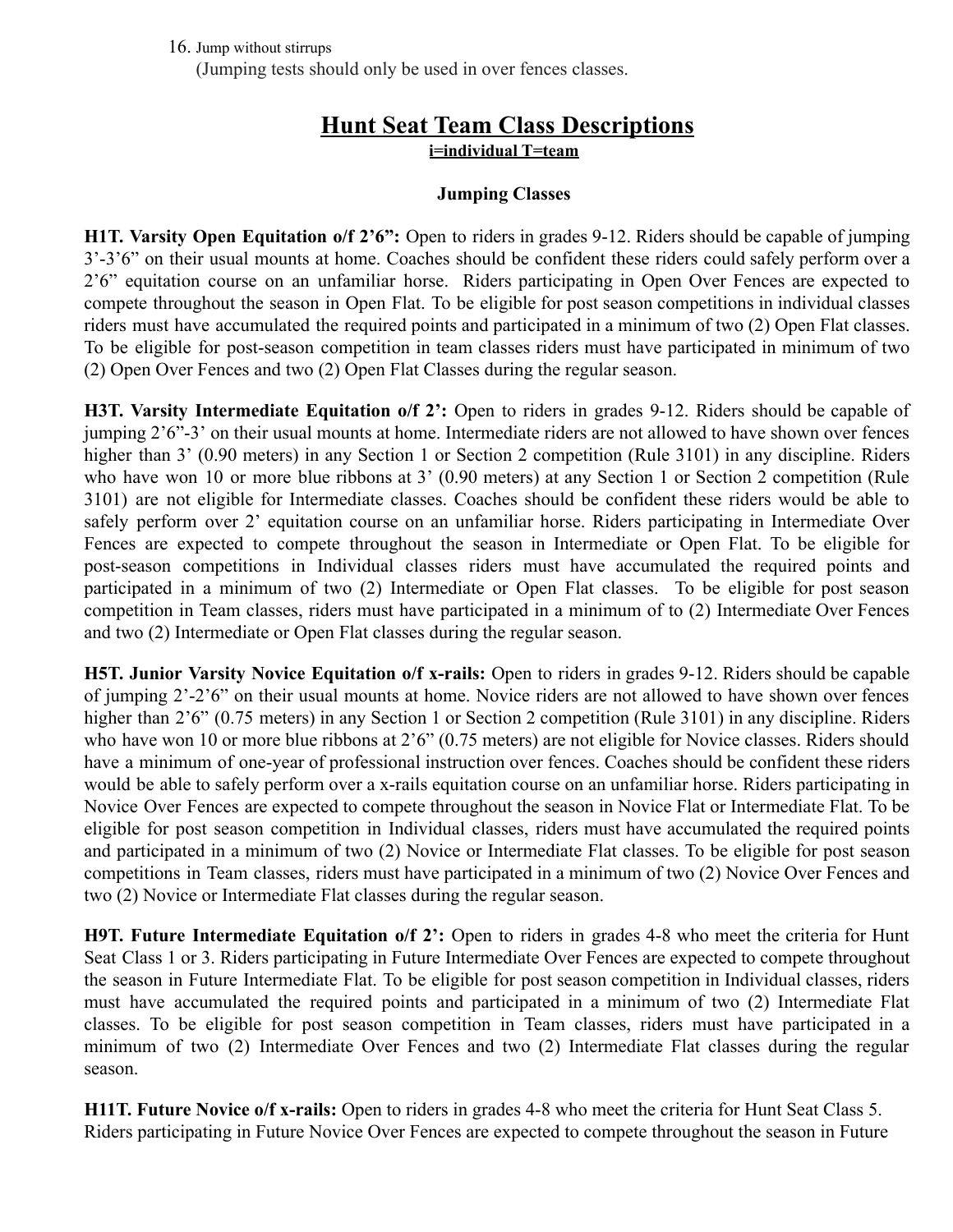Novice or Future Intermediate Flat. To be eligible for post season competition in Individual classes riders must have accumulated the required points and participated in a minimum of two (2) Novice or Intermediate Flat classes. To be eligible for post season competition in Team classes riders must have participated in a minimum of two (2) Novice Over Fences and two (2) Novice or Intermediate Flat classes during the regular season.

# **Flat Classes**

**H2T. Varsity Open Equitation on the flat:** Open to riders in grades 9-12. These riders should be capable of performing Hunt Seat Tests 1 – 16. To be eligible for post season competition in Individual classes riders must have accumulated the required points. To be eligible for post season competition in Team classes riders must have participated in a minimum of two (2) Open Flat classes during the regular season.

**H4T. Varsity Intermediate Equitation on the flat:** Open to riders in grades 9-12. These riders should be capable of performing Hunt Seat Tests 1 - 13. To be eligible for post season competition in Individual classes riders must have accumulated the required points. To be eligible for post season competition in Team classes riders must have participated in a minimum of two (2) Intermediate Flat classes during the regular season.

**H6T. Junior Varsity Novice Equitation on the flat:** Open to riders in grades 9-12. These riders should be capable of performing Hunt Seat Tests 1 - 10. To be eligible for post season competition in Individual classes riders must have accumulated the required points. To be eligible for post season competition in Team classes riders must have participated in a minimum of two (2) Novice Flat classes during the regular season

**H7T. Junior Varsity Beginner Equitation on the flat Walk/Trot/Canter:** Open to riders in grades 9-12 who are not eligible for Novice level jumping classes, but must be experienced enough to canter on an unfamiliar animal in a group. These riders should be capable of performing Hunt Seat Tests 1 through 7. Beginner riders are not allowed to have show over fences higher than 2' (0.60 meters) in any Section 1 or Section 2 competition (Rule 3101) in any discipline. To be eligible for Class 7, a rider must have had at least one year continuous professional instruction, must demonstrate proficiency at the trot and canter, and be capable of competing on a variety of unfamiliar horses. **Riders may not cross-enter into class Class 8 Walk/Trot.** To be eligible for post season competition in Individual classes riders must have accumulated the required points. To be eligible for post season competition in Team classes riders must have participated in a minimum of two (2) Beginner Walk/Trot/Canter Flat classes during the regular season.

**H8T. Junior Varsity Beginner Equitation on the flat Walk/Trot:** Open to riders in grades 9-12 who meet criteria for class 7 but are not yet ready to compete on an unfamiliar horse at a canter. To be eligible for Class 8, riders must have at least six months continuous professional instruction, must demonstrate proficiency at a trot, and must be capable of competing on a variety of unfamiliar horses. These riders should be capable of performing Hunt Seat Tests 1 - 5. Individual points will be tracked in Class 8 Walk/Trot for post season qualification. No team points will be awarded in Class 8 Walk/Trot during regular or post season shows. Reference Rule 3205.2 for advancement criteria. Riders may not cross-enter Class 7 Walk/Trot/Canter. To be eligible for post season competition in Individual classes riders must have accumulated the required points.

**H10T. Future Intermediate Equitation on the flat:** Open to riders in grades 4-8 who are capable of performing Hunt Seat Tests 1 - 13. To be eligible for post se accumulated the required points. To be eligible for post season competition in Individual classes riders must have accumulated the required points. To be eligible for post season competition in Team classes riders must have participated in a minimum of two (2) Intermediate Flat classes during the regular season.

**H12T. Future Novice Equitation on the flat:** Open to riders in grades 4-8 who are capable of performing Hunt Seat Tests 1 - 10. To be eligible for post season competition in Individual classes riders must have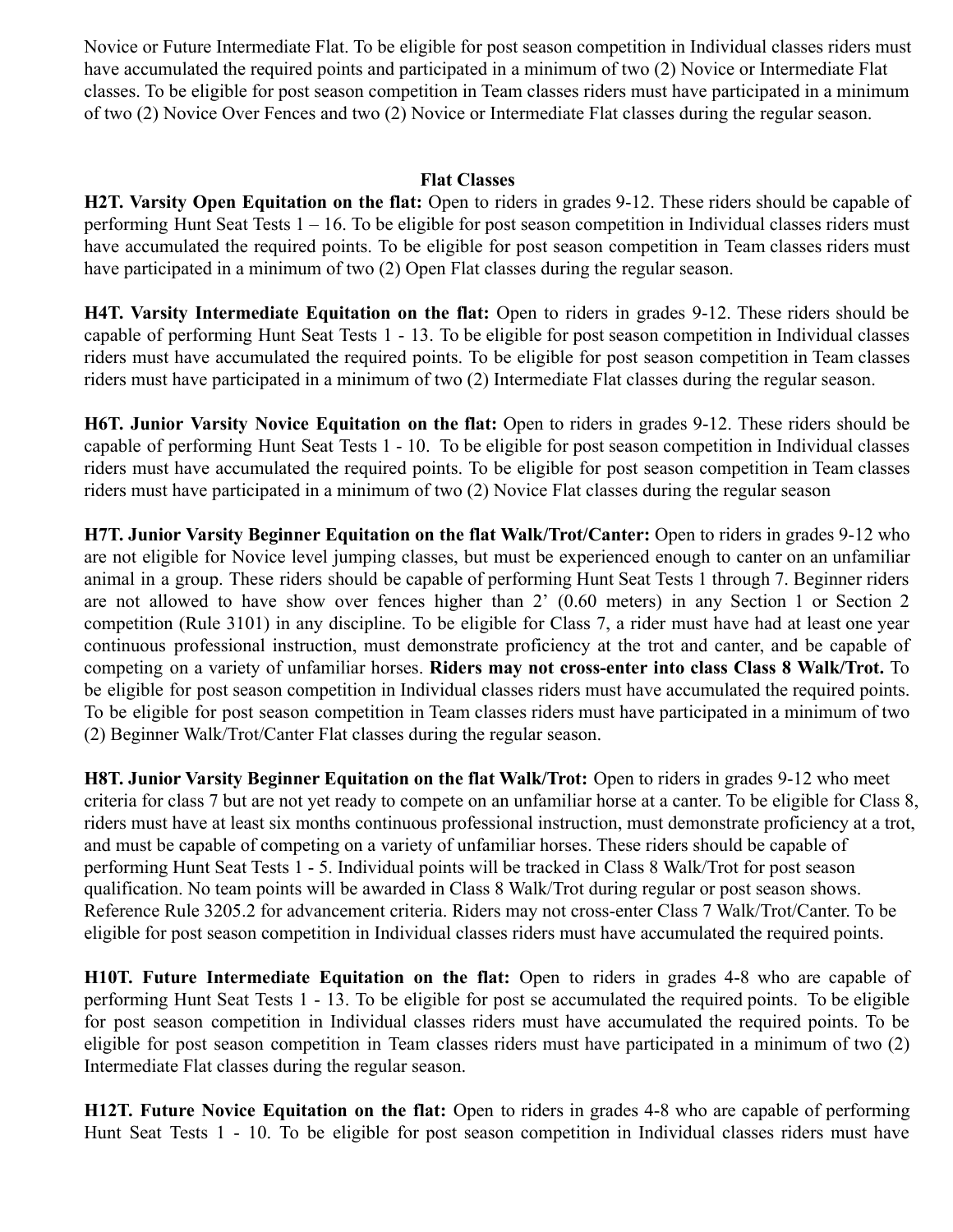accumulated the required points. To be eligible for post season competition in Team classes riders must have participated in a minimum of two (2) Novice Flat classes during the regular season.

**H13T. Future Beginner Equitation on the flat Walk/Trot/Canter:** Open to riders in grades 4-8 who meet the eligibility requirements of Hunt Seat Class 7. These riders should be capable of performing Hunt Seat Tests 1 - 7. **Riders may not cross-enter Class 14 Walk/Trot**. To be eligible for post season competition in Individual classes riders must have accumulated the required points. To be eligible for post season competition in Team classes riders must have participated in a minimum of two (2) Beginner Walk/Trot/Canter Flat classes during the regular season.

**H14T**. **Future Beginner Equitation on the flat Walk/Trot:** Open to riders in grades 4-8 who meet the criteria for Hunt Seat Beginner Class 8. To be eligible for Class 14, riders must have at least six months continuous professional instruction,14xx must demonstrate proficiency at a trot, and must be capable of competing on a variety of unfamiliar horses. Individual points will be tracked in Class 14 Walk/Trot for post season qualification. No team points will be awarded in Class 14 Walk/Trot during regular or post season shows. These riders should be capable of performing Hunt Seat Tests 1 - 5. **Riders may not cross-enter Class 13 Walk/Trot/Canter.** To be eligible for post season competition in Individual classes riders must have accumulated the required points.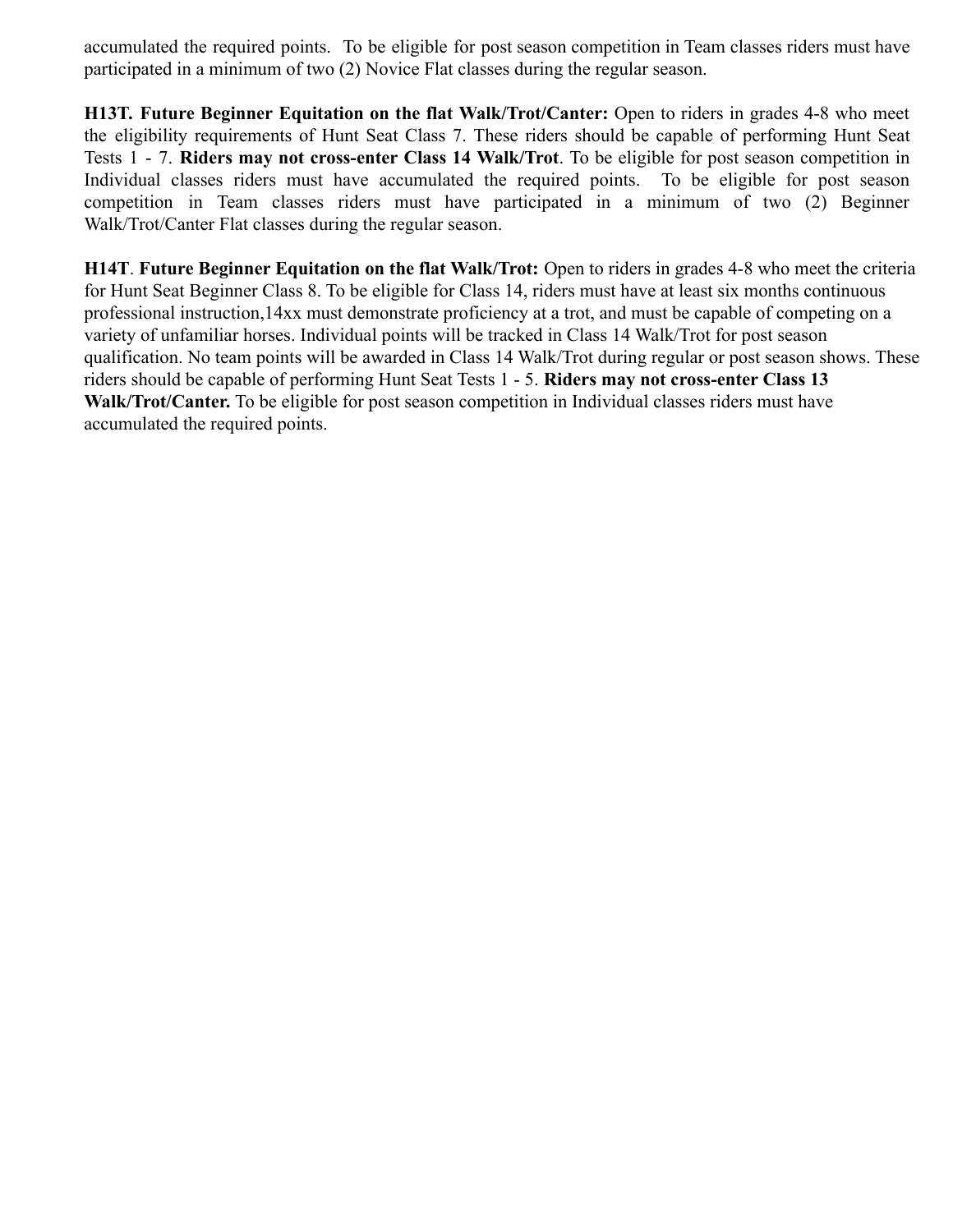# **FINAL Hunt Seat Time Schedule**

Saturday  $10:00 \sim$  Schooling of Horses 11:00 ~ Horse Draw by Competitors  $11:15 \sim$  Course Walk 11:30-11:45 ~ Coaches' Meeting 12:00~ Competition Begins

| Saturday                   | Sunday                         |
|----------------------------|--------------------------------|
| Schooling 10 a.m.          | Schooling 7 a.m.               |
| Show Begins 12 p.m.        | Show Begins 9 a.m.             |
| Class List                 | Class List                     |
| Open Fences (I)            | Open Fences (T)                |
| Varsity Int Fences (I)     | Future Int Fence (I)           |
| Varsity Int Fences (T)     | Future Int Fences (T)          |
| JV Nov Fences (I)          | Future Nov Fences (I)          |
| JV Nov Fences (T)          | Future Novice Fences (T)       |
| Open Flat $- A (I)$        | Future Beginner Flat-A (I)     |
| Future Beginner WT (I)     | Future Novice Flat-A (I)       |
| Open Flat -B (I)           | Future Int Flat (I)            |
| JV Novice Flat (I)         | Future Beginner Flat -B (I)    |
| Varsity Int Flat-A (I)     | Future Nov Flat -B (I)         |
| Jy Beginner Flat (I)       | Future Int Flat (T)            |
| Varsity Int Flat-B (I)     | Future Beginner Flat -C (I)    |
| JV Novice Flat (T)         | Future Nov Flat (T)            |
| Varsity Int Flat (T)       | Open Flat (T)                  |
| Open Flat (I) Final        | Future Beginner Flat (T)       |
| Jy Beginner Flat (T)       | Future Novice Flat (I) Final   |
| Varsity Int Flat (I) Final | Future Beginner Flat (I) Final |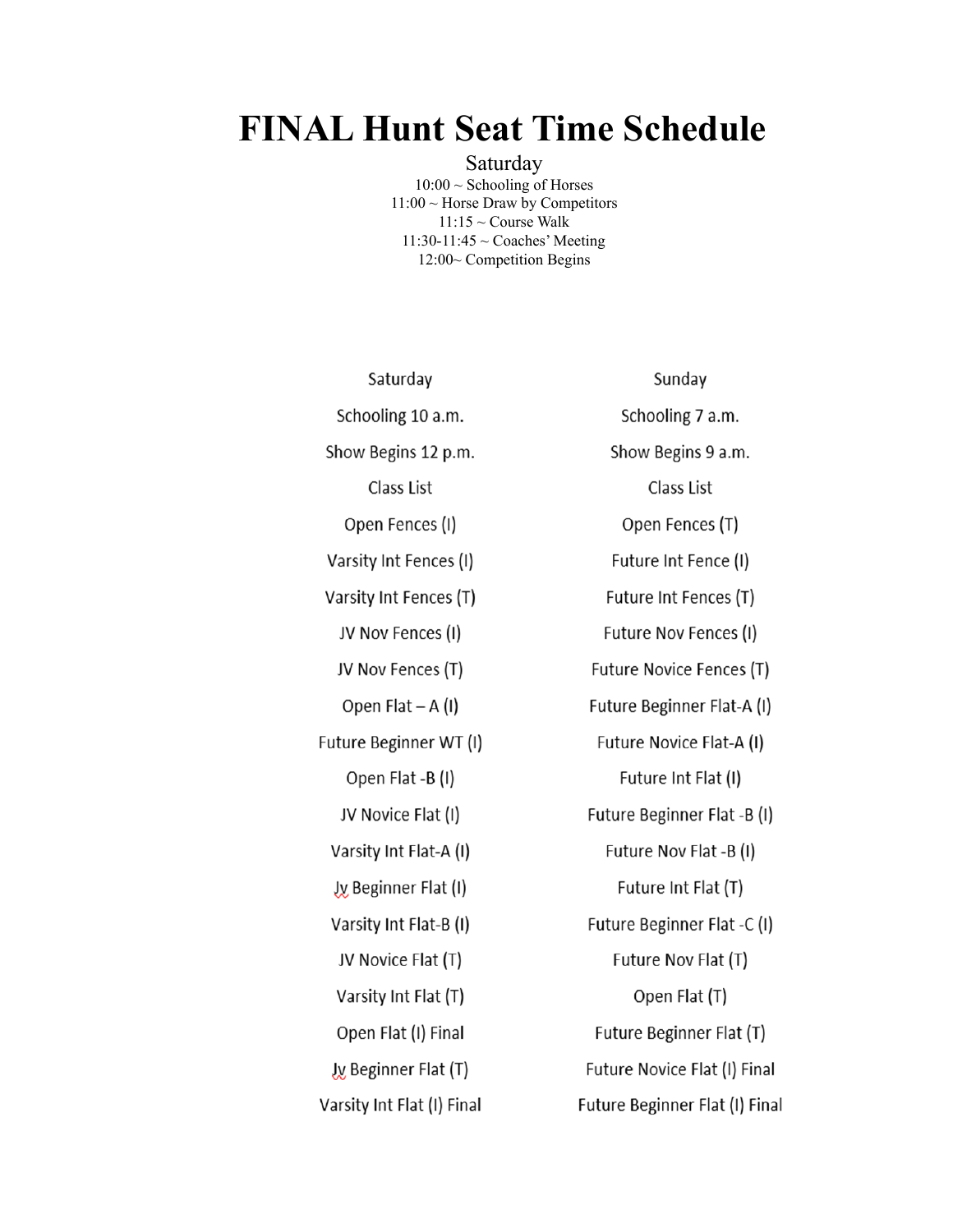### **General Rules**

#### **Responsibility:**

In exchange for entrance to and participation in the show, this entry constitutes an agreement and affirmation that the team making it, and each of its riders, coaches, trainers, and representatives shall accept and abide by the Rules and Regulations of the IEA and of the Show, and that each rider, coach and Team: (1) is a member in good standing of IEA, (2) is eligible as entered, and (3) will accept as final all rulings of IEA and the show steward (or committee) with respect to their conduct. **Also, through participation each rider, rider's parents/legal guardians, coach, trainer, and participant acknowledges THAT HORSES ARE INTRINSICALLY DANGEROUS AND UNPREDICTABLE AND CAN CAUSE SERIOUS INJURY OR DEATH**, thus each agrees to indemnify, defend and hold harmless IEA, its officers, directors, members, employees, Executive Director**,** National Steward, agents and representatives, the Event Host Coordinator, the host team and facility, the show stewards, stewards committee members, the show judges, the show secretary, all show organizers and officials, all medical personnel, and all persons, stables, and others providing facilities, horses or equipment for the Show, other riders, coaches, teams and team sponsoring institutions, from any claim, action or suit, for injury, property damage or death sustained by the individual, rider, entity, coach, trainer, or participant while traveling to, from and around the show, while staying in the city for the show, during participation in the show and while at the show. This entry constitutes an acceptance of the hired officials at this event.

#### **Entries:**

## **Entries will not be accepted without an IEA number listed for each rider.** *A team roster showing proof of rider eligibility must be included with the entry form per rule #5313.*

Entries will open on January 31, 2022. All entries will close on February 14, 2022. Each entry will be charged **\$60 per class.** Entries received after the closing date are subject to a \$10 per class late fee. The *Individual Hunt Seat Entry Form* is to be used to enter riders that have qualified on an individual basis. {All riders who qualified per class may be entered. The *Team Hunt Seat Entry Form* is to be used to enter only a team, one rider per class.} Scratches can be made with full refund before closing date. After the closing date, entry fees will only be refunded if a substitute team or rider can fill the opening. All payments are to be made by check and must accompany entry form(s). Checks should be made payable to  $\overline{\text{IEA} \text{ Zone 5}}$ . Teams with more than 3 riders must send all entries on one check. *Checks must be received by February 17th in order for riders to show.* Mail to: Gretchen Dye 36w667 Red Haw Lane St. Charles IL 60174

#### **Hunt Seat Format:**

The general format will follow the Rules and Regulations as established by the IEA unless otherwise stated. However, if a topic is not covered by these Rules and Regulations, the rules and regulations of the Intercollegiate Horse Show Association ["IHSA"] and United States Equestrian ["USEF"] for the Hunt Seat Division and the American Quarter Horse Association [AQHA"] and the National Reining Horse Association ["NRHA"] for the Western Division may be used as a reference for guidance in making an equitable decision under the circumstances. Any decisions made by a steward or show management shall be final.

Regional Finals must be considered a community effort. All teams and individual riders who qualify to compete are expected to participate in the organization and/or running of the Regional Final in some way; including but not limited to providing a facility, schooling riders, show staff, volunteers, and horses.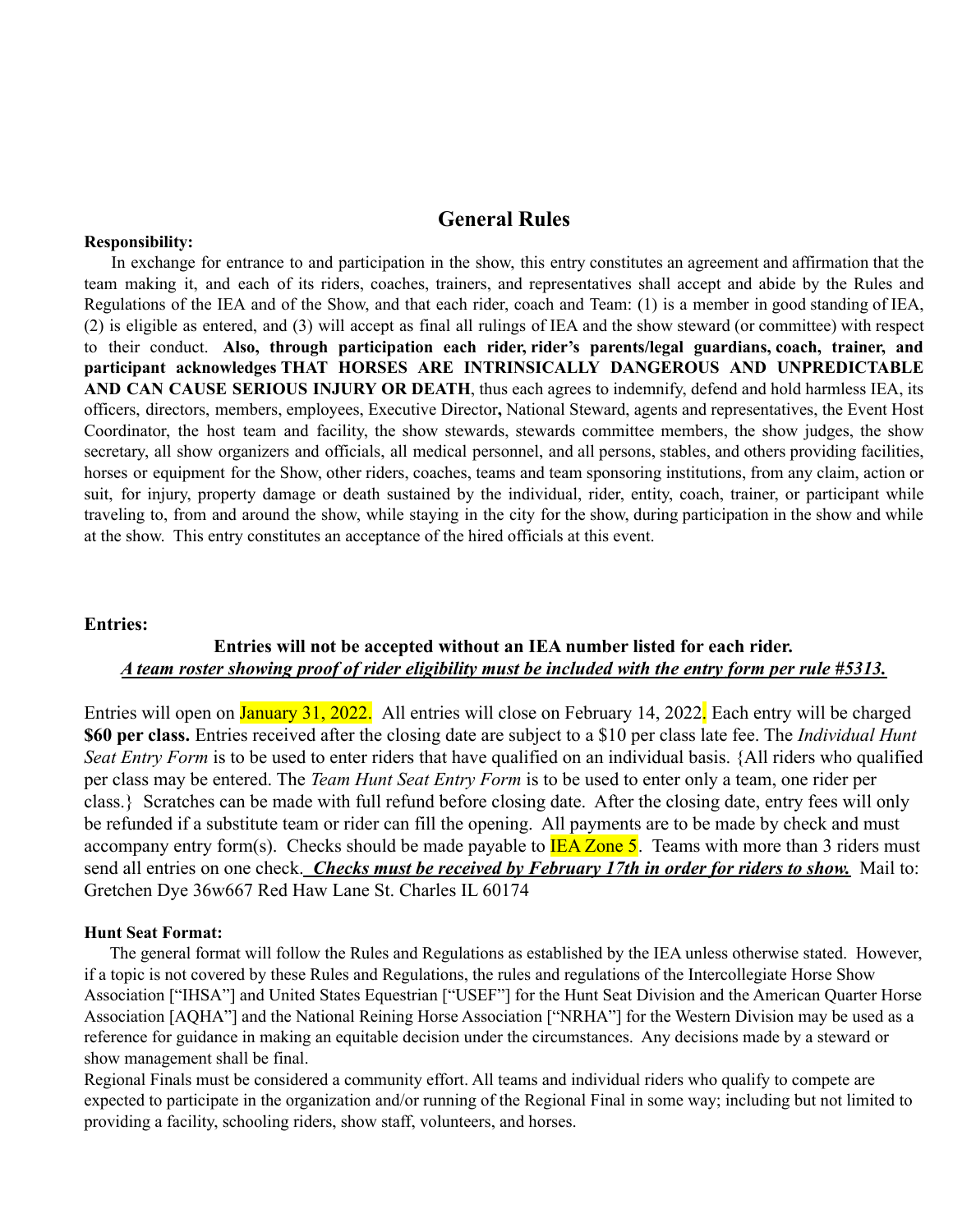Horses and Order of Go will be assigned by a random draw on the day of competition. Before jumping classes, each rider will be allowed **only two** warm-up fences, in the pattern posted by the show steward. Warm-up fences may only be changed by a steward or show official. All classes will be judged on equitation, and faults of the horse will not be judged. If a horse should perform so poorly that it is impossible to fairly judge the rider, the judge may request a re-ride. Any other requests for re-rides will be determined by the steward.

-All riders must wear ATSM/SEI approved protective headgear whenever mounted.

### **Hunt Seat Awards:**

-The Leading Rider Award will be given to the winner of the Varsity Open Championship (if offered).

-Team Championship: Each team will designate one point rider for each class in the Varsity and Junior Varsity and Future divisions in the team classes. Different riders may be designated for flat and fences. A champion and reserve will be awarded to (1) The High Point Upper School Team and (2) The High Point Middle School Team. Points will be awarded as follows: 1st=7 points, 2nd=5 points, 3rd=4 points, 4th=3 points, 5th=2 points, 6th=1 point.

-Sportsmanship Award will be given to the individual chosen by show officials to exemplify outstanding qualities of good sportsmanship.

-Horse of the Show Award (4509.5) - The EHC of each regular IEA sanctioned show will award the "Horse of the Show" to be chosen by the judge and/or show steward. The award should be given to the horse, regardless of points earned during the course of competition, who best demonstrated fair and generous treatment toward its riders.

**Questions:** Call (614) 632-6908 Abby Elliott for entries

614-537-0067 Jamie Mills for all other questions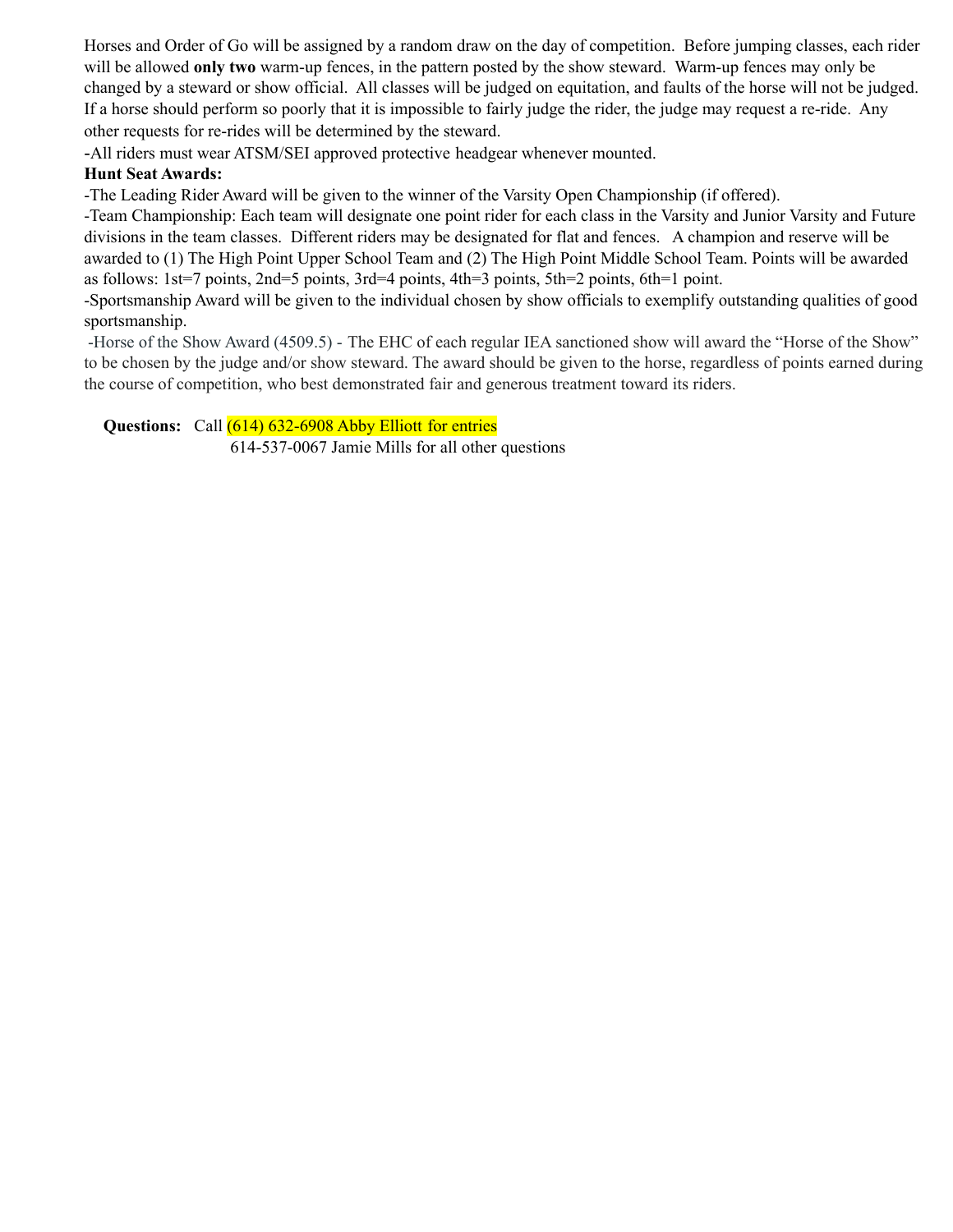## **Abbyelliott0910@aol.com \*Finals Hunt Seat Entry Individual\* 36w667 Red Haw Lane St. Charles IL 60174 IEA Show # SF5081i**

# **Mail to: Abby Elliott \*Upper School Individual\***

#### **Name of Team**

| <b>Team Contact</b> |                                                                                                                                | Email<br>Phone                                                                                                                                |                                                                                                                      |                                                                                                                                                                               |                                                                                                                                                                                     |                                                                                                     |                                                                                                                                      |                                                                                                                                           |                                                                                                                                                                    |                                                                                                                                          |                                                                                  |                                                                                                                                                 |                                                                                                                                         |                                                                |
|---------------------|--------------------------------------------------------------------------------------------------------------------------------|-----------------------------------------------------------------------------------------------------------------------------------------------|----------------------------------------------------------------------------------------------------------------------|-------------------------------------------------------------------------------------------------------------------------------------------------------------------------------|-------------------------------------------------------------------------------------------------------------------------------------------------------------------------------------|-----------------------------------------------------------------------------------------------------|--------------------------------------------------------------------------------------------------------------------------------------|-------------------------------------------------------------------------------------------------------------------------------------------|--------------------------------------------------------------------------------------------------------------------------------------------------------------------|------------------------------------------------------------------------------------------------------------------------------------------|----------------------------------------------------------------------------------|-------------------------------------------------------------------------------------------------------------------------------------------------|-----------------------------------------------------------------------------------------------------------------------------------------|----------------------------------------------------------------|
|                     | e<br>$\mathbf{i}$<br>$\frac{g}{h}$<br>t<br>$\mathbf u$<br>$\mathbf n$<br>d<br>e<br>$\mathbf r$<br>$\boldsymbol{0}$<br>$\Omega$ | V<br>$\frac{e}{i}$ i g h<br>$\mathfrak{t}$<br>$\mathbf{0}$<br>$\mathbf{V}$<br>$\mathbf{e}$<br>$\begin{array}{c} r \\ 1 \\ 5 \\ 5 \end{array}$ | $\mathbf{e}$<br>$\mathbf{i}$<br>$\frac{g}{h}$<br>t<br>$\circ$<br>V<br>$\mathsf{e}$<br>r<br>$\frac{2}{0}$<br>$\Omega$ | $\mathbf{H}$<br>$\frac{e}{i}$<br>$\frac{g}{h}$<br>$\mathbf t$<br>$\mathbf u$<br>$\lfloor n \rfloor$<br>$\mathbf{d}$<br>$\rm e$<br>$\begin{bmatrix} 1 \\ 5 \\ 1 \end{bmatrix}$ | Н<br>${\rm e}$<br>$\rm i$<br>$\frac{g}{h}$<br>$\mathbf t$<br>$\mathbf{o}$<br>$\mathbf{V}$<br>$\mathbf e$<br>$\mathbf r$<br>$\mathfrak{s}$<br>$\overline{\phantom{a}}$<br>5<br>$, ,$ | $\mathbf V$<br>$\mathbf{O}$<br>$\frac{p}{e}$<br>$\mathbf n$<br>$\circ$<br>$\sqrt{2}$<br>$\mathbf f$ | v<br>a<br>$\mathbf r$<br>${\bf S}$<br>$\mathbf{i}$<br>t<br>$\frac{y}{0}$<br>p<br>$\mathbf e$<br>$\mathbf n$<br>F<br>a<br>$\mathbf t$ | V<br>$\rm{a}$<br>$\mathbf r$<br>${\bf S}$<br>$\rm i$<br>t<br>$\mathbf y$<br>$\mathbf I$<br>$\mathbf n$<br>t<br>$\mathbf O$<br>$\mathbf f$ | V<br>$\mathbf{a}$<br>$\mathbf r$<br>${\bf S}$<br>$\rm i$<br>t<br>$\mathbf y$<br>$\overline{I}$<br>$\mathbf n$<br>$\mathsf{t}$<br>$\boldsymbol{F}$<br>$\rm{a}$<br>t | $\mathbf{J}$<br>V<br>N<br>$\circ$<br>$\mathbf V$<br>$\rm i$<br>$\mathbf c$<br>$\mathbf{e}% _{0}\left( \mathbf{1}\right)$<br>$\circ$<br>f | N<br>$\circ$<br>$\mathbf{v}$<br>$\rm i$<br>c<br>$\mathbf{e}$<br>$\mathbf F$<br>a | $_{\rm J}$<br>$\mathbf{p}$<br>$\mathbf{e}$<br>$\frac{g}{i}$<br>$\mathbf n$<br>$\mathbf n$<br>e<br>$\mathbf r$<br>$\overline{V}$<br><sup>-</sup> | J<br>$\mathbf{V}$<br>$\, {\bf B}$<br>$\rm e$<br>$\frac{g}{i}$<br>$\mathbf n$<br>$\mathbf n$<br>${\rm e}$<br>$\mathbf r$<br>W<br>$\rm T$ | $\boldsymbol{\mathrm{F}}$<br>${\bf e}$<br>${\bf e}$<br>$\bf S$ |
| <b>Rider Name</b>   |                                                                                                                                |                                                                                                                                               |                                                                                                                      |                                                                                                                                                                               |                                                                                                                                                                                     | 1i                                                                                                  | 2i                                                                                                                                   | 3i                                                                                                                                        | 4i                                                                                                                                                                 | 5i                                                                                                                                       | 6i                                                                               | 7i                                                                                                                                              | 8i                                                                                                                                      |                                                                |
|                     |                                                                                                                                |                                                                                                                                               |                                                                                                                      |                                                                                                                                                                               |                                                                                                                                                                                     |                                                                                                     |                                                                                                                                      |                                                                                                                                           |                                                                                                                                                                    |                                                                                                                                          |                                                                                  |                                                                                                                                                 |                                                                                                                                         |                                                                |
|                     |                                                                                                                                |                                                                                                                                               |                                                                                                                      |                                                                                                                                                                               |                                                                                                                                                                                     |                                                                                                     |                                                                                                                                      |                                                                                                                                           |                                                                                                                                                                    |                                                                                                                                          |                                                                                  |                                                                                                                                                 |                                                                                                                                         |                                                                |
|                     |                                                                                                                                |                                                                                                                                               |                                                                                                                      |                                                                                                                                                                               |                                                                                                                                                                                     |                                                                                                     |                                                                                                                                      |                                                                                                                                           |                                                                                                                                                                    |                                                                                                                                          |                                                                                  |                                                                                                                                                 |                                                                                                                                         |                                                                |
|                     |                                                                                                                                |                                                                                                                                               |                                                                                                                      |                                                                                                                                                                               |                                                                                                                                                                                     |                                                                                                     |                                                                                                                                      |                                                                                                                                           |                                                                                                                                                                    |                                                                                                                                          |                                                                                  |                                                                                                                                                 |                                                                                                                                         |                                                                |
|                     |                                                                                                                                |                                                                                                                                               |                                                                                                                      |                                                                                                                                                                               |                                                                                                                                                                                     |                                                                                                     |                                                                                                                                      |                                                                                                                                           |                                                                                                                                                                    |                                                                                                                                          |                                                                                  |                                                                                                                                                 |                                                                                                                                         |                                                                |
|                     |                                                                                                                                |                                                                                                                                               |                                                                                                                      |                                                                                                                                                                               |                                                                                                                                                                                     |                                                                                                     |                                                                                                                                      |                                                                                                                                           |                                                                                                                                                                    |                                                                                                                                          |                                                                                  |                                                                                                                                                 |                                                                                                                                         |                                                                |
|                     |                                                                                                                                |                                                                                                                                               |                                                                                                                      |                                                                                                                                                                               |                                                                                                                                                                                     |                                                                                                     |                                                                                                                                      |                                                                                                                                           |                                                                                                                                                                    |                                                                                                                                          |                                                                                  |                                                                                                                                                 |                                                                                                                                         |                                                                |
|                     |                                                                                                                                |                                                                                                                                               |                                                                                                                      |                                                                                                                                                                               |                                                                                                                                                                                     |                                                                                                     |                                                                                                                                      |                                                                                                                                           |                                                                                                                                                                    |                                                                                                                                          |                                                                                  |                                                                                                                                                 |                                                                                                                                         |                                                                |
| Total Amount Due:   |                                                                                                                                |                                                                                                                                               |                                                                                                                      |                                                                                                                                                                               |                                                                                                                                                                                     |                                                                                                     |                                                                                                                                      |                                                                                                                                           |                                                                                                                                                                    |                                                                                                                                          |                                                                                  |                                                                                                                                                 |                                                                                                                                         |                                                                |

**\_\_\_\_\_\_\_\_\_\_\_\_\_\_\_\_\_\_\_\_\_\_\_\_\_\_\_\_\_\_\_\_\_\_\_\_\_\_\_\_\_\_\_\_\_\_\_\_\_\_\_\_\_\_\_\_\_\_\_\_\_\_\_\_\_\_\_\_\_\_\_\_\_**

#### A team roster showing proof of rider eligibility must be included with the entry form per rule 5314.

Total Amount Enclosed: \_\_\_\_\_\_\_\_\_\_\_\_\_\_\_\_ \***Payment must accompany entry form\***

In exchange for entrance to and participation in the show, this entry constitutes an agreement and affirmation that the team making it, and each of its riders, coaches, trainers, and representatives shall accept and abide by the Rules and Regulations of the IEA and of the Show, and that each rider, coach and Team: (1) is a member in good standing of IEA, (2) is eligible as entered, and (3) will accept as final all rulings of<br>IEA and t INTRINSICALLY DANGEROUS AND UNPREDICTABLE AND CAN CAUSE SERIOUS INJURY OR DEATH, thus each agrees to indemnify, defend and hold harmless IEA, its officers, directors, members, employees, Executive Director, National Steward, agents and representatives, the Event Host Coordinator, the host team and facility, the show stewards, stewards committee members, the show judges, the show secretary, all show organizers and officials, all medical personnel, and all persons, stables, and others providing facilities, horses or equipment for the Show, other riders, coaches, teams and team sponsoring institutions, from any claim, action or suit, for injury, property damage or death sustained by the individual, rider, entity, coach, trainer, or participant while traveling to, from and around the show, while staying in the city for the show, during participation in the show and while at the show. This entry constitutes an acceptance of the hired officials at this event. The Interscholastic Equestrian Association (IEA) recognizes the health and safety of participants as a top priority, and will continue to define important safety measures in response to COVID-19. However, participants, attendees, vendors and all others who may be physically present at an IEA event must be aware and acknowledge that attendance at any group sporting event carries with it the risk of exposure to airborne viruses, including COVID-19. By signing below, you acknowledge the inherent risks, including the public health risk presented by the Coronavirus, of participation/attendance in a group sporting event, and you specifically agree that IEA cannot guarantee your personal physical safety and cannot be held liable for participants' or attendees' possible exposure to viral disease.

Programs may be modified or suspended immediately and without notice because of force majeure causes beyond the IEA's reasonable control and occurring without its fault or negligence including, but not limited to, acts of god, fire, wars, governmental action, terrorism, epidemic, pandemic, or any other event beyond the IEA's control.

It is the responsibility of the team coach(es) to confirm that they, their riders and attending family members have self-monitored their temperature once daily prior to entering the competition grounds. Anyone with a temperature of 100.4° F or higher may not enter the facility. **Coach's Signature**: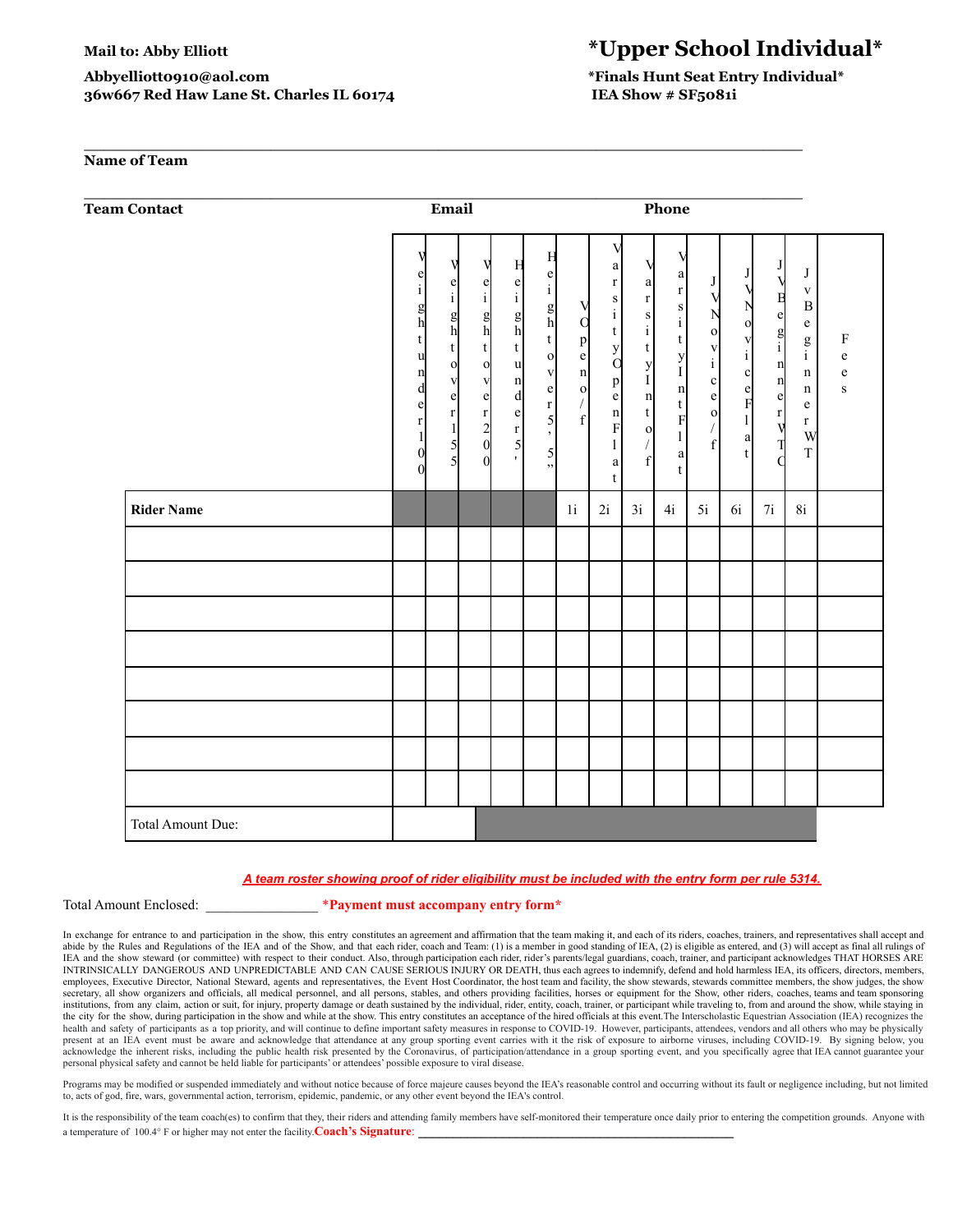**36w667 Red Haw Lane St. Charles IL 60174 IEA Show # SF5081i**

# **Mail to: Abby Elliott \*Futures Individual\***

**Abbyelliott0910@aol.com \*Finals Hunt Seat Entry Individual\***

#### **Name of Team**

| <b>Team Contact</b> | Email                                                                                                                     |                                                                                                                                |                                                                                                                                                   |                                                                                                                          |                                                                                                                                        |                                                                                                                                                                                 |                                                                                                                                                                                          | Phone                                                                                                                                                                                                                             |                                                                                                                                                                                                                                  |                                                                                                                                                     |                                                                                                                                 |                                                                            |  |  |  |  |  |
|---------------------|---------------------------------------------------------------------------------------------------------------------------|--------------------------------------------------------------------------------------------------------------------------------|---------------------------------------------------------------------------------------------------------------------------------------------------|--------------------------------------------------------------------------------------------------------------------------|----------------------------------------------------------------------------------------------------------------------------------------|---------------------------------------------------------------------------------------------------------------------------------------------------------------------------------|------------------------------------------------------------------------------------------------------------------------------------------------------------------------------------------|-----------------------------------------------------------------------------------------------------------------------------------------------------------------------------------------------------------------------------------|----------------------------------------------------------------------------------------------------------------------------------------------------------------------------------------------------------------------------------|-----------------------------------------------------------------------------------------------------------------------------------------------------|---------------------------------------------------------------------------------------------------------------------------------|----------------------------------------------------------------------------|--|--|--|--|--|
|                     | e<br>$\mathbf{i}$<br>$\frac{g}{h}$<br>t<br>u<br>$\mathbf{n}$<br>d<br>e<br>r<br>$\mathbf{1}$<br>$\overline{0}$<br>$\Omega$ | V<br>$\frac{e}{i}$<br>g<br>h<br>$\mathbf t$<br>$\mathbf{o}$<br>$\mathbf V$<br>$\mathbf e$<br>$\bf r$<br>$\,1$<br>$\frac{5}{5}$ | e<br>$\rm i$<br>$\frac{g}{h}$<br>$\mathbf t$<br>$\circ$<br>$\mathbf{v}$<br>$\mathbf e$<br>$\begin{bmatrix} 1 \\ 2 \\ 0 \end{bmatrix}$<br>$\Omega$ | H<br>$\mathbf{e}$<br>$\mathbf{i}$<br>$\frac{g}{h}$<br>t<br>u<br>$\mathbf{n}$<br>d<br>$\mathbf{e}$<br>r<br>$\overline{5}$ | H<br>$\frac{e}{i}$ g h<br>$\mathbf t$<br>$\circ$<br>$\mathbf{v}$<br>$\mathbf{e}$<br>$\begin{array}{c} r \\ 5 \\ 5 \\ 5 \\ \end{array}$ | $\mathbf F$<br>$\mathbf u$<br>t<br>$\mathbf u$<br>$\mathbf r$<br>${\bf e}$<br>$\mathbf I$<br>$\mathbf n$<br>$\mathsf{t}$<br>$\cdot$<br>$\mathbf 0$<br>$\sqrt{2}$<br>$\mathbf f$ | ${\bf F}$<br>$\mathbf u$<br>$\mathbf t$<br>$\mathbf u$<br>$\mathbf r$<br>$\mathbf e$<br>$\rm I$<br>n<br>$\mathbf t$<br>$\cdot$<br>$\mathbf F$<br>$\mathbf{1}$<br>$\rm{a}$<br>$\mathbf t$ | $\mathbf F$<br>$\mathbf u$<br>$\mathbf t$<br>$\mathbf u$<br>$\mathbf{r}$<br>${\bf e}$<br>$\overline{N}$<br>$\mathbf 0$<br>$\mathbf{V}$<br>$\mathbf{i}$<br>$\mathbf c$<br>$\mathbf e$<br>$\mathbf{o}$<br>$\sqrt{2}$<br>$\mathbf f$ | $\mathbf F$<br>u<br>$\mathbf t$<br>u<br>$\mathbf r$<br>${\bf e}$<br>$\overline{N}$<br>$\mathbf O$<br>$\mathbf{V}$<br>$\rm i$<br>$\mathbf c$<br>${\bf e}$<br>$\boldsymbol{\mathrm{F}}$<br>$\mathbf{1}$<br>$\rm{a}$<br>$\mathbf t$ | $\mathbf F$<br>$\mathbf u$<br>t<br>u<br>$\mathbf r$<br>$\mathbf e$<br>$\, {\bf B}$<br>${\rm e}$<br>$_{\rm W}^{\rm g}$<br>$\mathbf T$<br>$\mathbf C$ | $\mathbf F$<br>$\mathbf u$<br>t<br>u<br>$\mathbf r$<br>${\bf e}$<br>$\, {\bf B}$<br>${\bf e}$<br>$\frac{g}{W}$<br>$\bar{\rm T}$ | $\mathbf F$<br>$\mathbf{e}% _{t}\left( t\right)$<br>$\mathbf e$<br>$\bf S$ |  |  |  |  |  |
| <b>Rider Name</b>   |                                                                                                                           |                                                                                                                                |                                                                                                                                                   |                                                                                                                          |                                                                                                                                        | 9i                                                                                                                                                                              | 10i                                                                                                                                                                                      | 11i                                                                                                                                                                                                                               | 12i                                                                                                                                                                                                                              | 13i                                                                                                                                                 | 14i                                                                                                                             |                                                                            |  |  |  |  |  |
|                     |                                                                                                                           |                                                                                                                                |                                                                                                                                                   |                                                                                                                          |                                                                                                                                        |                                                                                                                                                                                 |                                                                                                                                                                                          |                                                                                                                                                                                                                                   |                                                                                                                                                                                                                                  |                                                                                                                                                     |                                                                                                                                 |                                                                            |  |  |  |  |  |
|                     |                                                                                                                           |                                                                                                                                |                                                                                                                                                   |                                                                                                                          |                                                                                                                                        |                                                                                                                                                                                 |                                                                                                                                                                                          |                                                                                                                                                                                                                                   |                                                                                                                                                                                                                                  |                                                                                                                                                     |                                                                                                                                 |                                                                            |  |  |  |  |  |
|                     |                                                                                                                           |                                                                                                                                |                                                                                                                                                   |                                                                                                                          |                                                                                                                                        |                                                                                                                                                                                 |                                                                                                                                                                                          |                                                                                                                                                                                                                                   |                                                                                                                                                                                                                                  |                                                                                                                                                     |                                                                                                                                 |                                                                            |  |  |  |  |  |
|                     |                                                                                                                           |                                                                                                                                |                                                                                                                                                   |                                                                                                                          |                                                                                                                                        |                                                                                                                                                                                 |                                                                                                                                                                                          |                                                                                                                                                                                                                                   |                                                                                                                                                                                                                                  |                                                                                                                                                     |                                                                                                                                 |                                                                            |  |  |  |  |  |
|                     |                                                                                                                           |                                                                                                                                |                                                                                                                                                   |                                                                                                                          |                                                                                                                                        |                                                                                                                                                                                 |                                                                                                                                                                                          |                                                                                                                                                                                                                                   |                                                                                                                                                                                                                                  |                                                                                                                                                     |                                                                                                                                 |                                                                            |  |  |  |  |  |
|                     |                                                                                                                           |                                                                                                                                |                                                                                                                                                   |                                                                                                                          |                                                                                                                                        |                                                                                                                                                                                 |                                                                                                                                                                                          |                                                                                                                                                                                                                                   |                                                                                                                                                                                                                                  |                                                                                                                                                     |                                                                                                                                 |                                                                            |  |  |  |  |  |
|                     |                                                                                                                           |                                                                                                                                |                                                                                                                                                   |                                                                                                                          |                                                                                                                                        |                                                                                                                                                                                 |                                                                                                                                                                                          |                                                                                                                                                                                                                                   |                                                                                                                                                                                                                                  |                                                                                                                                                     |                                                                                                                                 |                                                                            |  |  |  |  |  |
|                     |                                                                                                                           |                                                                                                                                |                                                                                                                                                   |                                                                                                                          |                                                                                                                                        |                                                                                                                                                                                 |                                                                                                                                                                                          |                                                                                                                                                                                                                                   |                                                                                                                                                                                                                                  |                                                                                                                                                     |                                                                                                                                 |                                                                            |  |  |  |  |  |

**\_\_\_\_\_\_\_\_\_\_\_\_\_\_\_\_\_\_\_\_\_\_\_\_\_\_\_\_\_\_\_\_\_\_\_\_\_\_\_\_\_\_\_\_\_\_\_\_\_\_\_\_\_\_\_\_\_\_\_\_\_\_\_\_\_\_\_\_\_\_\_\_\_**

#### A team roster showing proof of rider eligibility must be included with the entry form per rule 5314.

#### Total Amount Enclosed: \_\_\_\_\_\_\_\_\_\_\_\_\_\_\_\_ \***Payment must accompany entry form\***

In exchange for entrance to and participation in the show, this entry constitutes an agreement and affirmation that the team making it, and each of its riders, coaches, trainers, and representatives shall accept and abide by the Rules and Regulations of the IEA and of the Show, and that each rider, coach and Team: (1) is a member in good standing of IEA, (2) is eligible as entered, and (3) will accept as final all rulings of<br>IEA and t INTRINSICALLY DANGEROUS AND UNPREDICTABLE AND CAN CAUSE SERIOUS INJURY OR DEATH, thus each agrees to indemnify, defend and hold harmless IEA, its officers, directors, members, employees, Executive Director, National Steward, agents and representatives, the Event Host Coordinator, the host team and facility, the show stewards, stewards committee members, the show judges, the show secretary, all show organizers and officials, all medical personnel, and all persons, stables, and others providing facilities, horses or equipment for the Show, other riders, coaches, teams and team sponsoring institutions, from any claim, action or suit, for injury, property damage or death sustained by the individual, rider, entity, coach, trainer, or participant while traveling to, from and around the show, while staying in the city for the show, during participation in the show and while at the show. This entry constitutes an acceptance of the hired officials at this event. The Interscholastic Equestrian Association (IEA) recognizes the health and safety of participants as a top priority, and will continue to define important safety measures in response to COVID-19. However, participants, attendees, vendors and all others who may be physically present at an IEA event must be aware and acknowledge that attendance at any group sporting event carries with it the risk of exposure to airborne viruses, including COVID-19. By signing below, you extra nowledge the inherent risks, including the public health risk presented by the Coronavirus, of participation/attendance in a group sporting event, and you specifically agree that IEA cannot guarantee your section and personal physical safety and cannot be held liable for participants' or attendees' possible exposure to viral disease.

Programs may be modified or suspended immediately and without notice because of force majeure causes beyond the IEA's reasonable control and occurring without its fault or negligence including, but not limited to, acts of god, fire, wars, governmental action, terrorism, epidemic, pandemic, or any other event beyond the IEA's control.

It is the responsibility of the team coach(es) to confirm that they, their riders and attending family members have self-monitored their temperature once daily prior to entering the competition grounds. Anyone with a temperature of 100.4° F or higher may not enter the facility. **Coach's Signature**: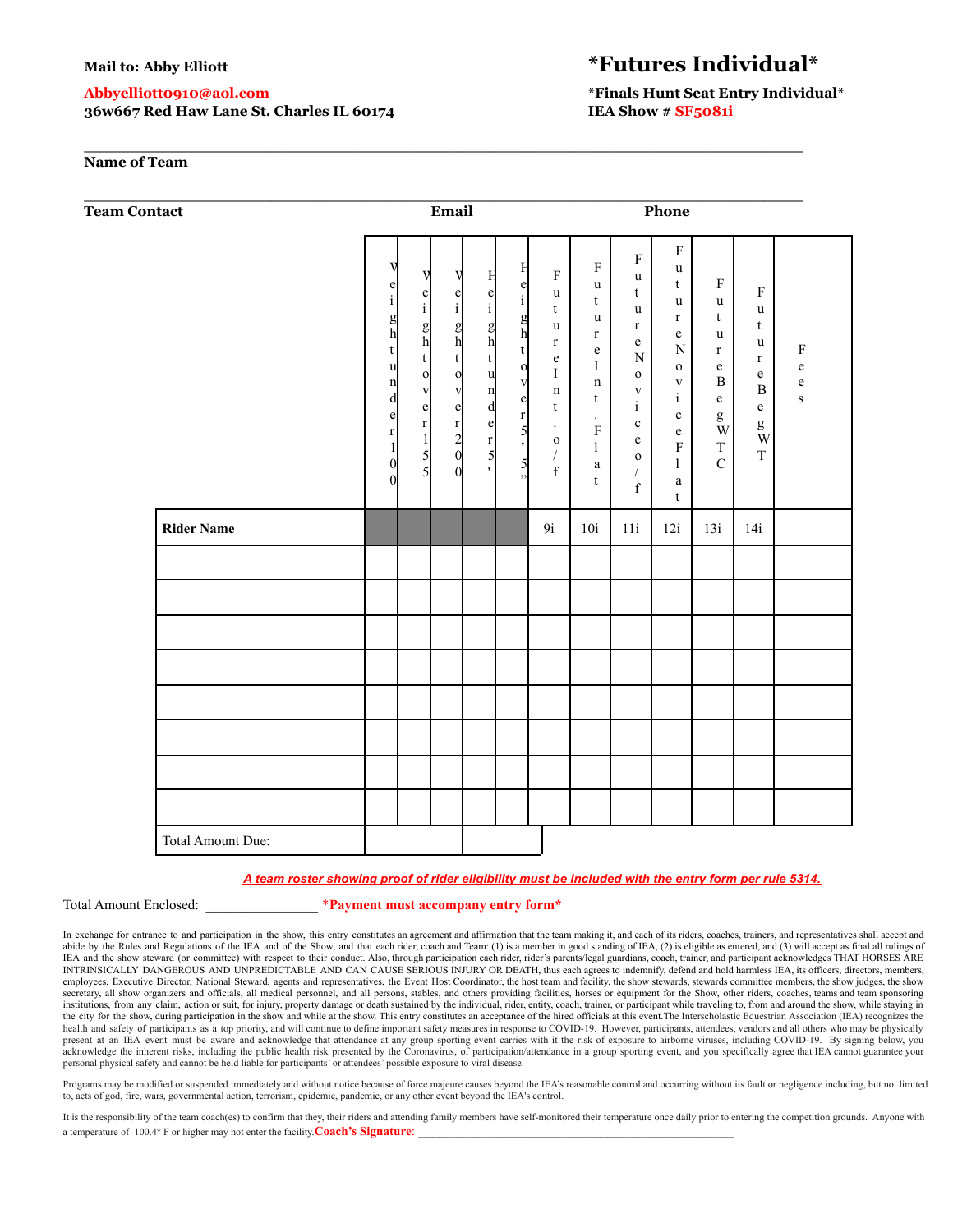# **Abbyelliott0910@aol.com \*Finals Hunt Seat Entry Team\***

#### **36w667 Red Haw Lane St. Charles IL 60174 IEA Show # SF5081T**

# **Mail to: Abby Elliott \*Upper School Team\***

#### **Name of Team**

| <b>Team Contact</b> | Email                                                                                                                                                                                                                                                                   |                                                                                                                                                                               |                                                                                                                       |                                                                                                                                                                      |                                                                                   |                                                                                                                                                                                  | Phone                                                                                                                                               |                                                                                                                                                |                                                                                                     |                                                                                                            |                                                                                                                                            |                                             |  |  |  |  |
|---------------------|-------------------------------------------------------------------------------------------------------------------------------------------------------------------------------------------------------------------------------------------------------------------------|-------------------------------------------------------------------------------------------------------------------------------------------------------------------------------|-----------------------------------------------------------------------------------------------------------------------|----------------------------------------------------------------------------------------------------------------------------------------------------------------------|-----------------------------------------------------------------------------------|----------------------------------------------------------------------------------------------------------------------------------------------------------------------------------|-----------------------------------------------------------------------------------------------------------------------------------------------------|------------------------------------------------------------------------------------------------------------------------------------------------|-----------------------------------------------------------------------------------------------------|------------------------------------------------------------------------------------------------------------|--------------------------------------------------------------------------------------------------------------------------------------------|---------------------------------------------|--|--|--|--|
|                     | e<br>e<br>$\mathbf{i}$<br>$\rm i$<br>g<br>h<br>$\frac{g}{h}$<br>t<br>$\mathbf t$<br>$\mathbf u$<br>$\mathbf 0$<br>$\mathbf{n}$<br>V<br>d<br>e<br>$\mathbf e$<br>$\mathbf r$<br>$\bf r$<br>$\mathbf{1}$<br>$\mathbf{1}$<br>$\frac{5}{5}$<br>$\boldsymbol{0}$<br>$\Omega$ | V<br>$\begin{array}{c}\ne \\ i \\ g \\ h\n\end{array}$<br>$\ensuremath{\mathbf{t}}$<br>$\circ$<br>v<br>$\mathbf e$<br>$\begin{bmatrix} 1 \\ 2 \\ 0 \end{bmatrix}$<br>$\theta$ | Η<br>$\mathbf e$<br>$\rm i$<br>$\frac{g}{h}$<br>$\mathbf t$<br>u<br>n<br>$\mathbf d$<br>${\bf e}$<br>$\mathbf r$<br>5 | $\mathbf H$<br>$\mathbf e$<br>$\rm i$<br>$\frac{g}{h}$<br>$\mathbf t$<br>$\mathbf 0$<br>$\mathbf{V}$<br>${\bf e}$<br>$\bf r$<br>5<br>$^\circ$<br>$\mathfrak{s}$<br>, | V<br>$\mathcal{O}$<br>$_{\rm e}^{\rm p}$<br>n<br>$\circ$<br>$\boldsymbol{/}$<br>f | V<br>a<br>$\mathbf r$<br>${\bf S}$<br>$\rm i$<br>$\mathsf t$<br>$\mathbf y$<br>$\overline{O}$<br>$\, {\bf p}$<br>${\bf e}$<br>$\mathbf n$<br>$\boldsymbol{\mathrm{F}}$<br>a<br>t | V<br>$\mathbf{a}$<br>$\mathbf r$<br>$\frac{s}{i}$<br>$\mathbf t$<br>$_{\rm I}^{\rm y}$<br>$\mathbf n$<br>$\mathsf t$<br>$\mathbf{o}$<br>$\mathbf f$ | V<br>a<br>$\mathbf r$<br>${\bf S}$<br>$\mathbf{i}$<br>$\mathsf t$<br>$_{\rm I}^{\rm y}$<br>$\mathbf n$<br>$\mathbf t$<br>$\mathbf F$<br>a<br>t | J<br>N<br>$\mathbf{o}$<br>$\mathbf{V}$<br>$\rm i$<br>$\mathbf c$<br>$\mathbf e$<br>$\mathbf 0$<br>f | N<br>$\mathbf{o}$<br>$\overline{\mathbf{V}}$<br>$\rm i$<br>$\mathbf c$<br>$\mathbf{e}$<br>$\mathbf F$<br>a | $\overline{B}$<br>$\begin{array}{c}\ne \\  g \\  i\n\end{array}$<br>$\mathbf{n}$<br>$\mathbf{n}$<br>$\rm e$<br>$\bf r$<br>$\overline{\nu}$ | $\mathbf F$<br>$\rm e$<br>$\rm e$<br>$\,$ s |  |  |  |  |
| <b>Rider Name</b>   |                                                                                                                                                                                                                                                                         |                                                                                                                                                                               |                                                                                                                       |                                                                                                                                                                      | 1T                                                                                | 2T                                                                                                                                                                               | 3T                                                                                                                                                  | $4\mathrm{T}$                                                                                                                                  | $5\mathrm{T}$                                                                                       | 6T                                                                                                         | $7\mathrm{T}$                                                                                                                              |                                             |  |  |  |  |
|                     |                                                                                                                                                                                                                                                                         |                                                                                                                                                                               |                                                                                                                       |                                                                                                                                                                      |                                                                                   |                                                                                                                                                                                  |                                                                                                                                                     |                                                                                                                                                |                                                                                                     |                                                                                                            |                                                                                                                                            |                                             |  |  |  |  |
|                     |                                                                                                                                                                                                                                                                         |                                                                                                                                                                               |                                                                                                                       |                                                                                                                                                                      |                                                                                   |                                                                                                                                                                                  |                                                                                                                                                     |                                                                                                                                                |                                                                                                     |                                                                                                            |                                                                                                                                            |                                             |  |  |  |  |
|                     |                                                                                                                                                                                                                                                                         |                                                                                                                                                                               |                                                                                                                       |                                                                                                                                                                      |                                                                                   |                                                                                                                                                                                  |                                                                                                                                                     |                                                                                                                                                |                                                                                                     |                                                                                                            |                                                                                                                                            |                                             |  |  |  |  |
|                     |                                                                                                                                                                                                                                                                         |                                                                                                                                                                               |                                                                                                                       |                                                                                                                                                                      |                                                                                   |                                                                                                                                                                                  |                                                                                                                                                     |                                                                                                                                                |                                                                                                     |                                                                                                            |                                                                                                                                            |                                             |  |  |  |  |
|                     |                                                                                                                                                                                                                                                                         |                                                                                                                                                                               |                                                                                                                       |                                                                                                                                                                      |                                                                                   |                                                                                                                                                                                  |                                                                                                                                                     |                                                                                                                                                |                                                                                                     |                                                                                                            |                                                                                                                                            |                                             |  |  |  |  |
|                     |                                                                                                                                                                                                                                                                         |                                                                                                                                                                               |                                                                                                                       |                                                                                                                                                                      |                                                                                   |                                                                                                                                                                                  |                                                                                                                                                     |                                                                                                                                                |                                                                                                     |                                                                                                            |                                                                                                                                            |                                             |  |  |  |  |
|                     |                                                                                                                                                                                                                                                                         |                                                                                                                                                                               |                                                                                                                       |                                                                                                                                                                      |                                                                                   |                                                                                                                                                                                  |                                                                                                                                                     |                                                                                                                                                |                                                                                                     |                                                                                                            |                                                                                                                                            |                                             |  |  |  |  |
|                     |                                                                                                                                                                                                                                                                         |                                                                                                                                                                               |                                                                                                                       |                                                                                                                                                                      |                                                                                   |                                                                                                                                                                                  |                                                                                                                                                     |                                                                                                                                                |                                                                                                     |                                                                                                            |                                                                                                                                            |                                             |  |  |  |  |
| Total Amount Due:   |                                                                                                                                                                                                                                                                         |                                                                                                                                                                               |                                                                                                                       |                                                                                                                                                                      |                                                                                   |                                                                                                                                                                                  |                                                                                                                                                     |                                                                                                                                                |                                                                                                     |                                                                                                            |                                                                                                                                            |                                             |  |  |  |  |

**\_\_\_\_\_\_\_\_\_\_\_\_\_\_\_\_\_\_\_\_\_\_\_\_\_\_\_\_\_\_\_\_\_\_\_\_\_\_\_\_\_\_\_\_\_\_\_\_\_\_\_\_\_\_\_\_\_\_\_\_\_\_\_\_\_\_\_\_\_\_\_\_\_**

A team roster showing proof of rider eligibility must be included with the entry form per rule 5314.

#### Total Amount Enclosed: \_\_\_\_\_\_\_\_\_\_\_\_\_\_\_\_ \***Payment must accompany entry form\***

In exchange for entrance to and participation in the show, this entry constitutes an agreement and affirmation that the team making it, and each of its riders, coaches, trainers, and representatives shall accept and abide by the Rules and Regulations of the IEA and of the Show, and that each rider, coach and Team: (1) is a member in good standing of IEA, (2) is eligible as entered, and (3) will accept as final all rulings of IEA and the show steward (or committee) with respect to their conduct. Also, through participation each rider, rider's parents/legal guardians, coach, trainer, and participant acknowledges THAT HORSES ARE INTRINSICALLY DANGEROUS AND UNPREDICTABLE AND CAN CAUSE SERIOUS INJURY OR DEATH, thus each agrees to indemnify, defend and hold harmless IEA, its officers, directors, members, employees, Executive Director, National Steward, agents and representatives, the Event Host Coordinator, the host team and facility, the show stewards, stewards committee members, the show judges, the show secretary, all show organizers and officials, all medical personnel, and all persons, stables, and others providing facilities, horses or equipment for the Show, other riders, coaches, teams and team sponsoring<br>institution the city for the show, during participation in the show and while at the show. This entry constitutes an acceptance of the hired officials at this event. The Interscholastic Equestrian Association (IEA) recognizes the health and safety of participants as a top priority, and will continue to define important safety measures in response to COVID-19. However, participants, attendees, vendors and all others who may be physically present at an IEA event must be aware and acknowledge that attendance at any group sporting event carries with it the risk of exposure to airborne viruses, including COVID-19. By signing below, you acknowledge the inherent risks, including the public health risk presented by the Coronavirus, of participation/attendance in a group sporting event, and you specifically agree that IEA cannot guarantee your personal physical safety and cannot be held liable for participants' or attendees' possible exposure to viral disease.

Programs may be modified or suspended immediately and without notice because of force majeure causes beyond the IEA's reasonable control and occurring without its fault or negligence including, but not limited to, acts of god, fire, wars, governmental action, terrorism, epidemic, pandemic, or any other event beyond the IEA's control.

It is the responsibility of the team coach(es) to confirm that they, their riders and attending family members have self-monitored their temperature once daily prior to entering the competition grounds. Anyone with a temperature of 100.4° F or higher may not enter the facility. **Coach's Signature**: